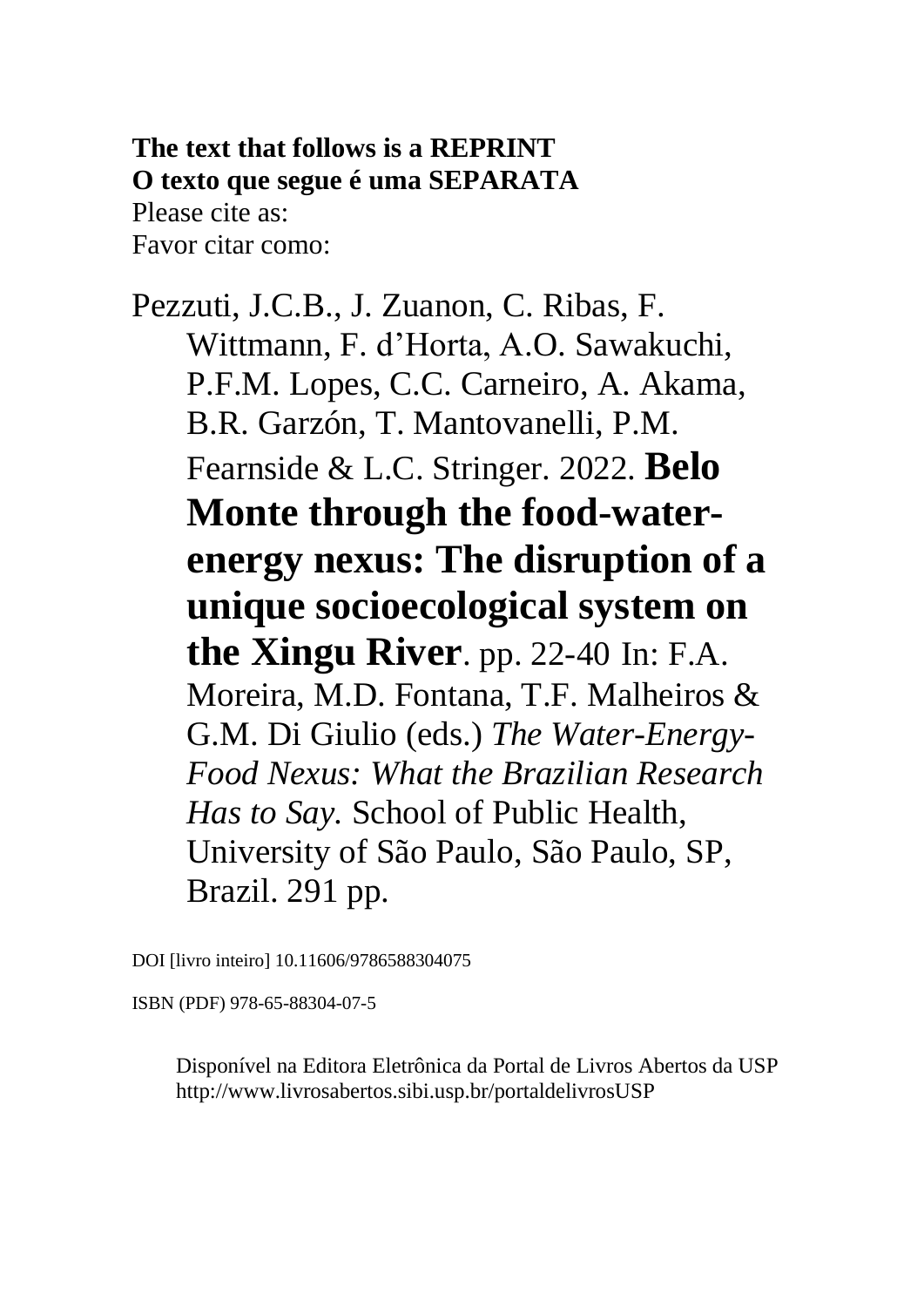

## CHAPTER 1

### Belo Monte through the Food-Water-Energy Nexus: the disruption of a unique socioecological system on the Xingu River.

By Juarez Carlos Brito Pezzuti<sup>1</sup>, Jansen Zuanon<sup>2</sup>, Camila Ribas<sup>3</sup>, Florian Wittmann4, Fernando d'Horta1, André Oliveira Sawakuchi*<sup>5</sup>* , Priscila Fabiana Macedo Lopes<sup>6</sup>, Cristiane Costa Carneiro<sup>7</sup>, Alberto Akama<sup>8</sup>, Biviany Rojas Garzón<sup>9</sup>, Thais Mantovanelli<sup>10</sup>, Philip Martin Fearnside<sup>3</sup>, Lindsay C. Stringer<sup>11</sup>

<sup>1</sup> Centre for Advanced Amazon Studies, Belém, Brazil

<sup>2</sup> Biodiversity Coordination, National Institute for Amazonian Research, Manaus, Brazil

<sup>3</sup> Department of Ecology, National Institute for Amazonian Research, Manaus, Brazil

<sup>4</sup> Karlsruhe Institute for Technology, Institute of Geography and Geoecology, Germany

<sup>5</sup> Institute of Geosciences, of University of São Paulo, São Paulo, Brazil

<sup>6</sup> Fishing ecology, management and economics group, Department of Ecology, Federal University of Rio Grande do Norte, Natal, RN, Brazil<br>7 Federal Public Ministry, Altamira, Brazil

<sup>7</sup> Federal Public Ministry, Altamira, Brazil

<sup>8</sup> Emilio Goeldi Museum, Av. Perimetral 1901, Belém, PA, Brazil

<sup>9</sup> Instituto Socioambiental, Brasilia, Brazil

<sup>10</sup> Instituto Socioambiental, Altamira, Brazil

<sup>11</sup> Professor in Environment and Development, Department of Environment and Geography, Wentworth Way, University of York, UK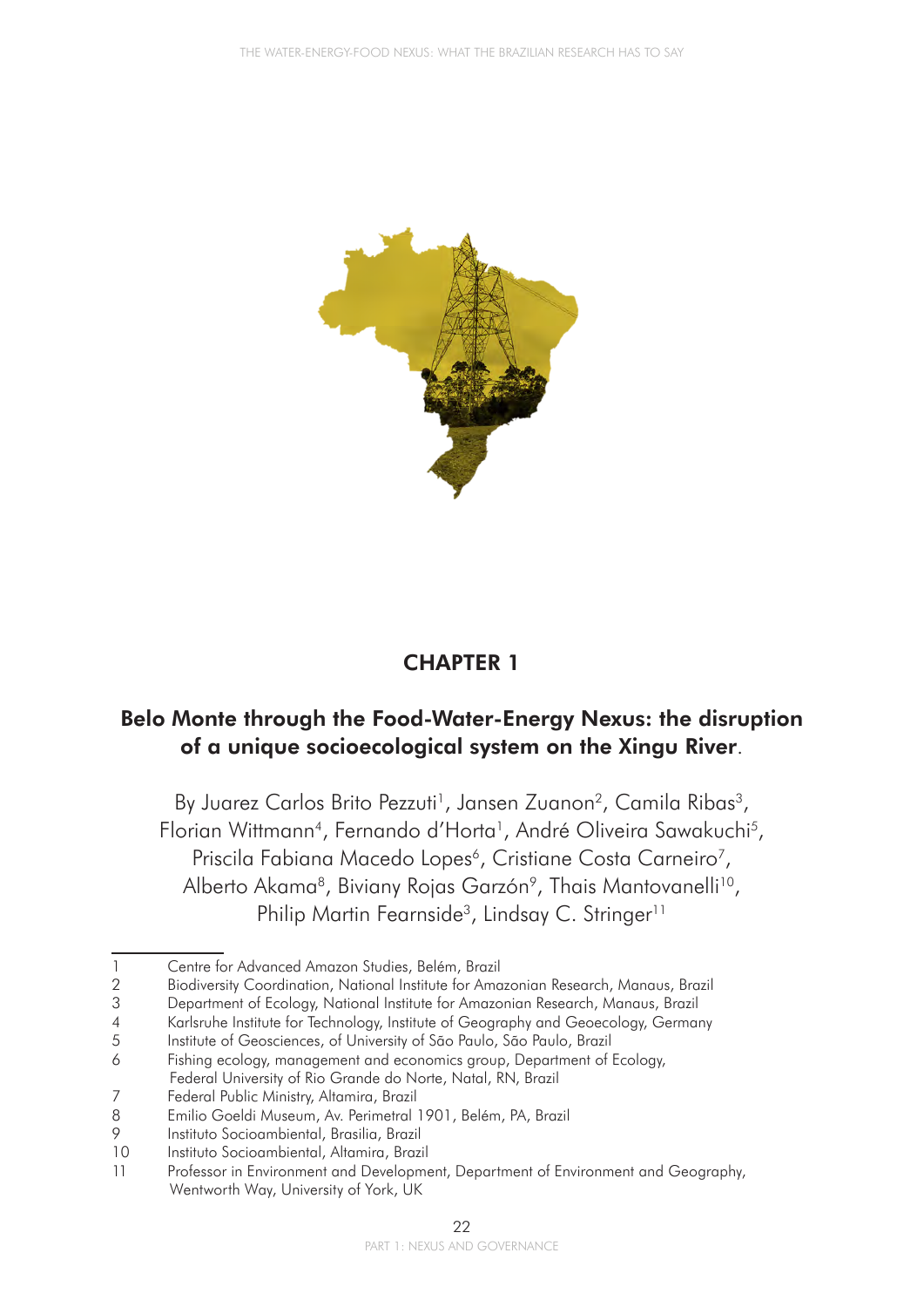#### 1. Introduction

The Xingu River has headwaters in the heart of the ancient central Brazil shield and travels northwards for circa 2000 km until reaching the Amazon River (Figure 1). The Xingu stands out not only as a major tributary of the Amazon River, but also because of its unique riverine landscape. It forms a huge and abrupt curve of 130 km length regionally known as the Volta Grande of Xingu (Big Bend of the Xingu) before it reaches the lowlands of the Amazonas sedimentary basin at a place known as Belo Monte; a location that lends its name to the most expensive and controversial infrastructure project in Brazil's history. The objective of this chapter is to unpack the Belo Monte dam case using a nexus lens that considers the relationships and feedbacks between different system components, with a particular focus on water, energy and food. We argue that the adoption of a more integrated approach can allow better governance decisions to manage Belo Monte's impacts across the various sectors.



Figure 1. Belo Monte hydropower plant (HPP) at the Volta Grande of the Xingu, Pará, Brazil. The axis of each dam is represented by a black bar: 1. Pimental and 2. Belo Monte dams. The colored contours represent, respectively, the diversion channel (dark blue), the Intermediate reservoir (light blue) and the dewatered sector of the Volta Grande (reddish). Source. Elaborated by the authors.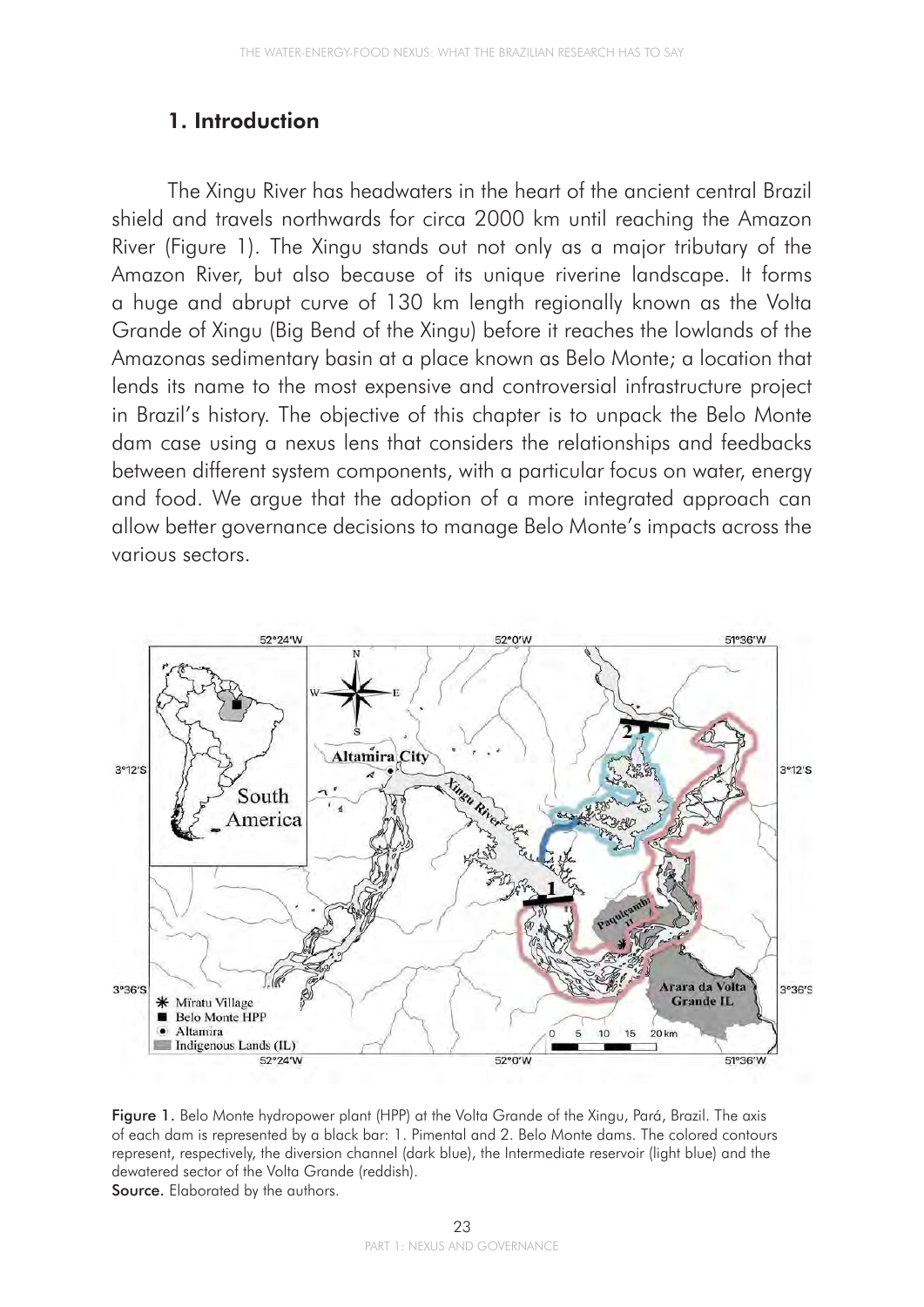Belo Monte engineering involves a dam in the Xingu mainstem (Pimental dam) to form a reservoir (Xingu reservoir) allowing the diversion of most of the Xingu's discharge through an artificial channel that feeds a second reservoir (Intermediate reservoir) within an impounded valley, flooding dry lands and former stream channels. Most of the water now flows through this artificial system, leaving the Volta Grande with a fraction of its original discharge, with direct effects on two Indigenous Lands (ILs), two riverine communities and hundreds of scattered families that have the traditional riverine lifestyle and subsistence basically dependent on fish for food and income (Adams et al., 2017; Francesco et al., 2017). The building of the dam started in 2011, and the two impoundments were completed in September 2015, forming the Xingu reservoir, the diversion channel, the Intermediate reservoir, and the de-watered Volta Grande. Belo Monte was completed in November 2019, when the last of the 18 turbines started functioning at the main powerhouse in the Intermediate reservoir dam. Although the amount of water deviated is proportional to the quantity of energy to be produced due to the run-of-the-river design, the higher the water volume deviated from the river, the greater the impacts on the Volta Grande socioecological system.

The effects of this engineering feat on the socioecological system crosscut water, energy and food are severe. The relationship among these sectors can be framed as a nexus or point of connection, whereby actions and decisions in one part of the system or in one sector, are recognized to have important impacts on, and interdependencies with, the other parts of the water-energyfood triad (Bazilian et al., 2011). Taking a nexus approach can be a useful way to understand the interactions between each part of the system, drawing upon available data and model projections (Keskinen et al., 2016). A nexus approach can also inform decision making so that proper risk assessments and mitigation measures can be enacted prior to development activities, supporting evaluations that use approaches such as Environmental Impact Assessment (EIA) and Strategic Environmental Assessment (SEA). It further offers a way of supporting policy alignment and coherence across sectors (Smajgl et al., 2016).

Nexus approaches are becoming increasingly important in decision making because they show that impacts of dams are rarely restricted to the sites where they are located. For example, the implications of the Belo Monte hydropower complex are far reaching and span multiple temporal and spatial scales, affecting different aspects of the environment and society (Stringer et al., 2018). Indigenous and traditional riverine communities are often already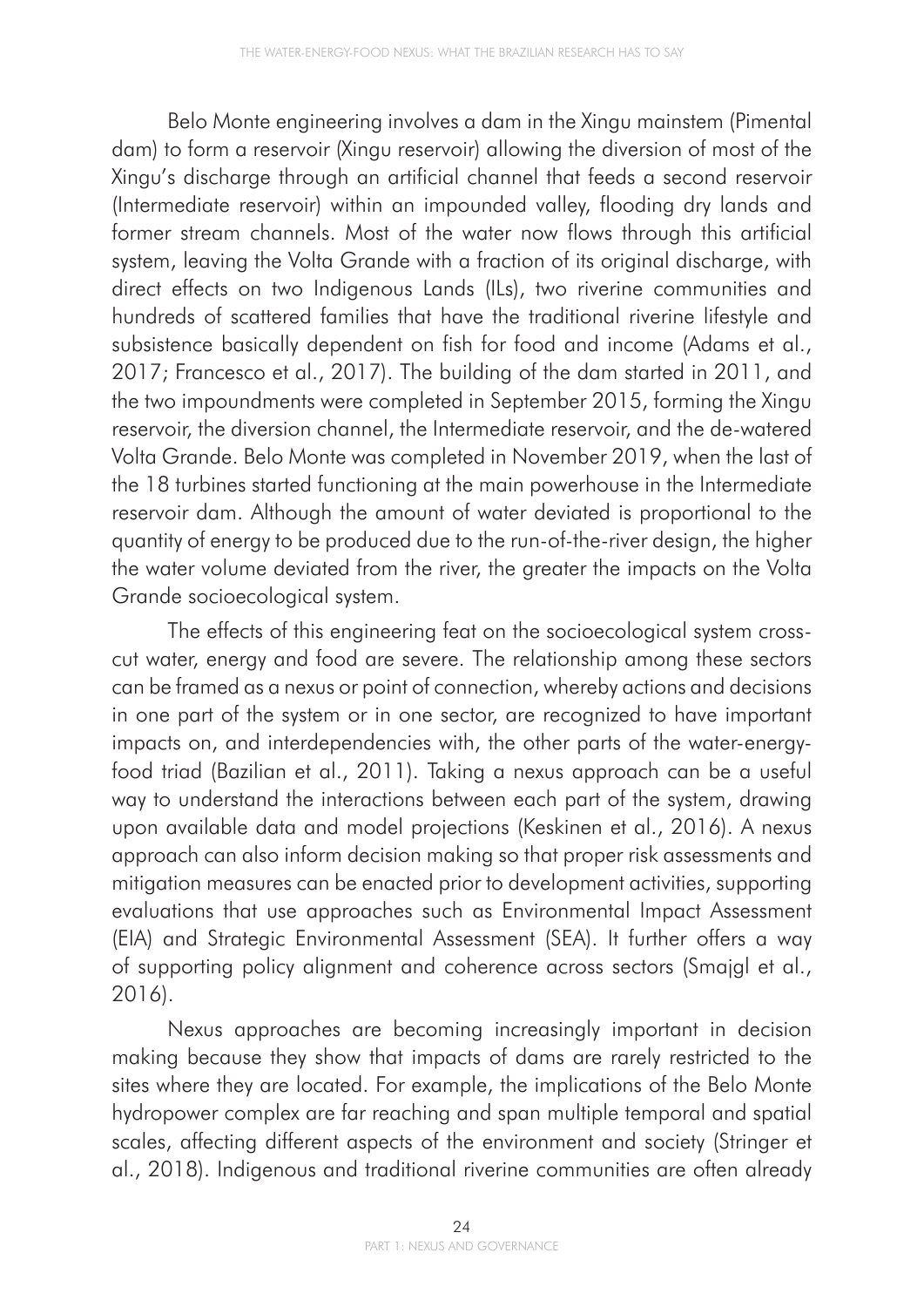marginalized and lack a voice in decision making, even though they are severely impacted by dam construction in terms of land expropriation, subsistence, and livelihood opportunities. A nexus approach can help identify where inequalities might be exacerbated and reinforced, similar to approaches such as the Integrated Water Resources Management (IWRM) (Stringer et al., 2021), albeit with a broader focus on interlinkages across sectors.

Yet, the nexus approach is not without criticism for viewing water, energy and food purely as resources, while neglecting the ecological or environmental processes that extend beyond such a resource conceptualization (Grenade et al., 2016). In the Belo Monte case, the two dams affect the water and sediment flows, with consequences on the downstream and upstream floodplains and fisheries. Furthermore, the nexus in the Amazon is also interlinked with other factors to the same degree as climate and land use changes, which can be particularly disruptive in the Brazilian context where there is a heavy reliance on hydropower and natural resources that support people's livelihoods (Mercure et al., 2019). The rainy season in the Amazon is driven by the South American Monsoon System (SAMS), which is active during the austral summer (Marengo, 2004). The Amazon rainforest is a critical element of the SAMS and supports the recycling and long-distance transport of moisture (Lovejoy & Nobre, 2018) to central and southeast Brazil, supplying water to most rivers with installed hydropower plants in those regions. Hence, deforestation across the Amazon Basin is another threat to water and energy security in Brazil. Forest loss combined with climate change (IPCC, 2021) can lead to severe reduction in water availability and hydropower generation in the Xingu River (Stickler et al., 2013; Sorribas et al., 2016), strengthening water conflicts in the Volta Grande.

### 2. The Brazilian licensing system and policy

The Brazilian licensing system was legally established in 1986, through the creation of the Environment National Policy (SISNAMA, 1986) and subsequent resolutions, as well as State licensing laws mirroring the federal resolution. The main document for evaluating any large enterprise project is the Environmental Impact Study (Estudo de Impacto Ambiental/EIA) and must be considered in decision-making. The national licensing agency is the Brazilian Institute for the Environment and Renewable Natural Resources (IBAMA, Portuguese acronym here and thereafter) through its Environmental Licensing Directory (DILIC). The DILIC technical staff may access any other studies and information available to support the licensing process, and they usually do,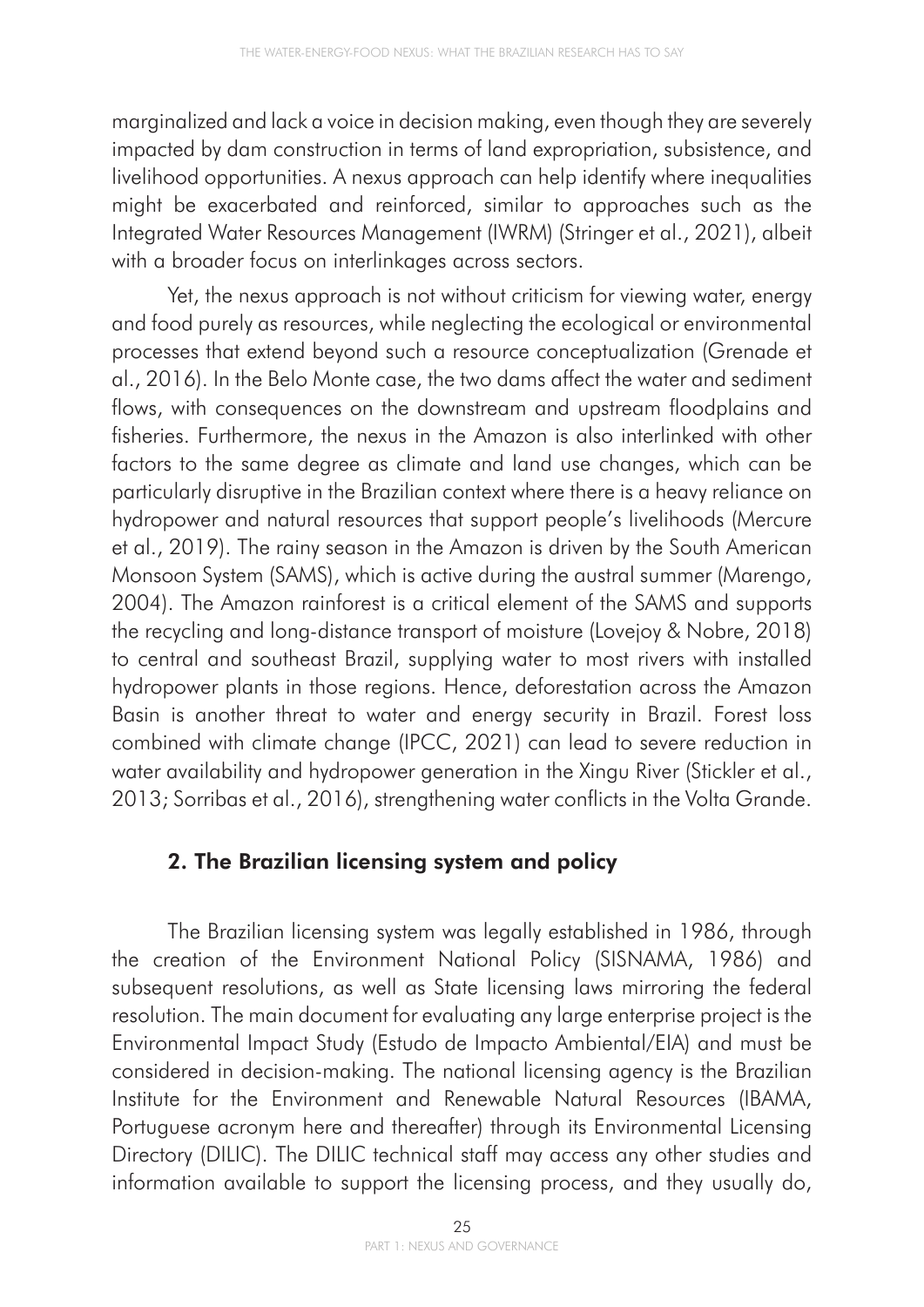but the decision is based on the EIA in a three-step process: the Previous Licensing (Licença Prévia, LP), Installation Licensing (Licença de Instalação, LI) and the Operation Licensing (Licença de Operação, LO). After obtaining the Previous Licensing, the Basic Environmental Plan (PBA) is the guideline document which has to be presented for attaining the Installation License. The PBA includes the monitoring, mitigating, management and compensating programs during implementation and operation of the enterprise. A critical factor that hinders this system to effectively prevent or mitigate social and environmental losses is an interpretation of the Licensing Law. The National Environment Council (CONAMA) determines since 1986 that the Entrepreneur is responsible to present and conduct studies, programs and reports, without establishing independent oversight mechanisms (SISNAMA, 1986). Studies are mostly conducted based on hiring private consulting companies according to the rules of the private sector, obeying the business-as-usual and marketing rules. The contracting company has control over what is to be included, demonstrated, suggested, and interpreted so that the consulting company is compelled to defend the interests of the contracting party. Additionally, the consulting company is usually bound by contract rules, in which the consultants sign confidential contractual clauses that forbid them from commenting, writing, and publishing anything without the express authorization of their contractor. Complete databases generated by the consultancy are given to IBAMA, which makes them publicly available, but there is no control, either from IBAMA or from other independent stakeholders, of processes occurring between data collection and data submission. In the Belo Monte case, the EIA was developed by Leme (2009), a private consultancy company with extensive experience in licensing governmental infrastructure projects.

Thus, consulting companies act in accordance with market interests and continue to neglect the social and environmental impacts sometimes stated in their own official reports. This situation applies to the Belo Monte case, in which the systematic neglect of predicted impacts in the official reports, which were vehemently contested by fisher families and leaders, led the Miratu Yudjá community to start their own independent monitoring, in partnership with several research institutions (Pezzuti & Carneiro, 2015).

# 3. The Amazon's River pulsing system

The Flood Pulse Concept (FPC) proposed by Junk et al. (1989) detailed how the complex and intertwined aquatic and terrestrial ecosystems combine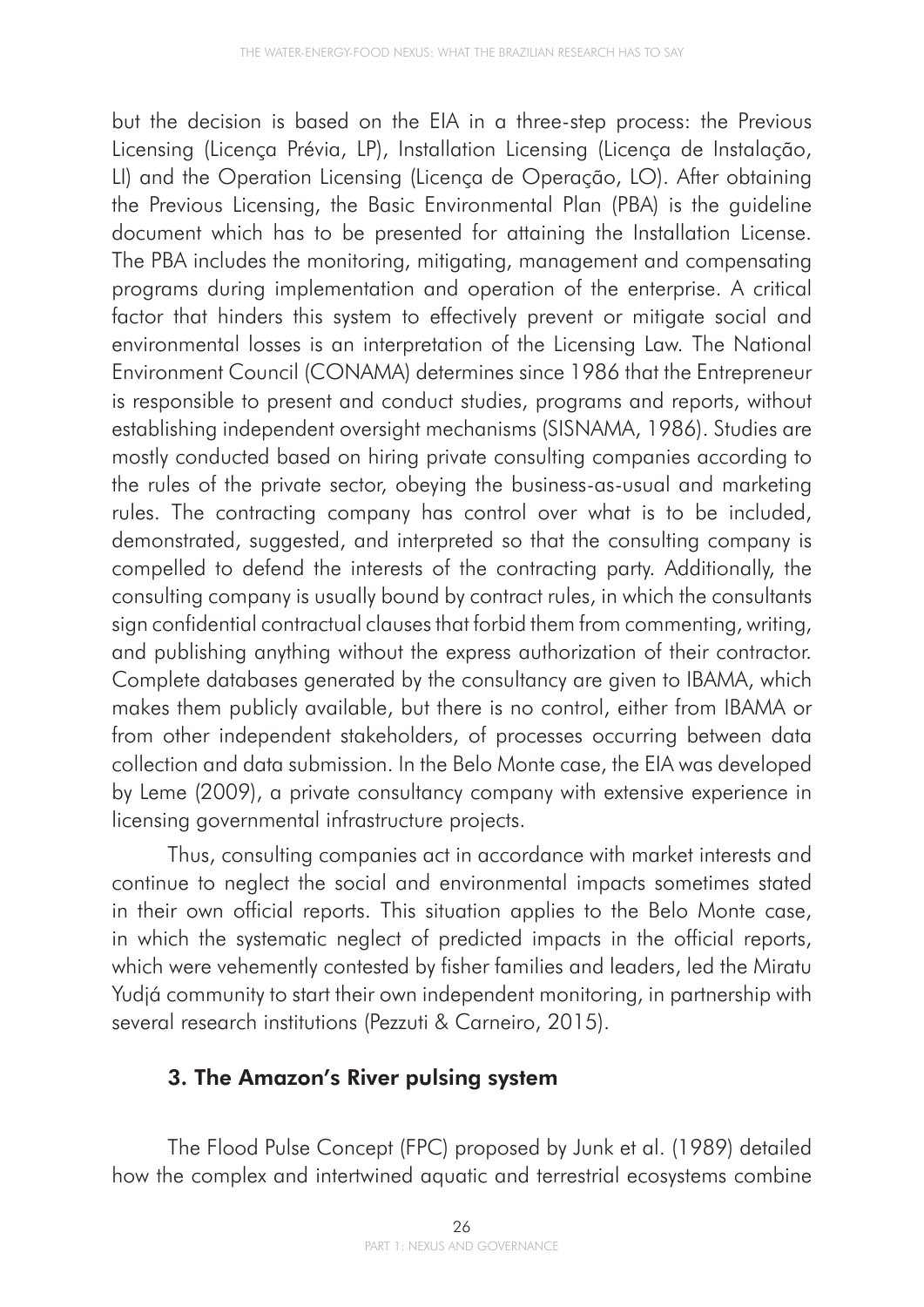to create a uniquely dynamic environment. The Aquatic Terrestrial Transition Zone (ATTZ) role is thoroughly described, and its unique features hold the key factors explaining the high productivity of seasonally flooded ecosystems, such as the igapó forests of clear water Amazonian rivers, such as the Xingu.

The combination of the monsoon climate and a geological framework favored the formation of a continental-scale flooding pulse system and the world's largest river basin, the Amazon River and its tributaries (Welcomme, 1979; Junk, 1997; Goulding, 2013). The magnitude of a flooding pulse has both spatial and temporal dimensions that affect the entire ecosystem. Floodplain plants adapt their biological cycles to the seasonal inundation, usually synchronizing flowering and fruiting with the high-water season. Flooding peaks and relief determine the extension of seasonally flooded areas and, therefore, the amount of feeding and spawning habitats for the aquatic fauna. The duration of flood represents the amount of time to feed, grow, and to complete the reproductive cycle.

Amazonian seasonally flooded habitats are crucial for the global carbon budget. These are the most species-rich floodable forests on Earth, which, in addition to its many endemic tree species, also provide shelter and habitat for numerous aquatic and terrestrial species of invertebrates and vertebrates, many of them restricted or seasonally dependents to these environments (e.g. Goulding, 1988; Haugaasen & Peres, 2005; Bezerra et al., 2010; Schöngart et al., 2010; Junk et al., 2015). These forests have plenty of diversified suitable microhabitats for fish reproduction. Fruits, nuts, leaves, stems and other plant parts furnish the food chain basis for an incomparable freshwater community. The floodplains host some of the most diverse freshwater wildlife in the world, including the richest community of fishes with over 3,000 species (Dagosta & de Pinna, 2019; Oberdorff et al., 2019). Other important groups of herbivores that depend to different degrees on the flooded forests include 15 species of freshwater turtles and the Amazon manatee (Vogt, 2008). Top predators, which play an important role over the entire food chain, include four species of crocodilians, two of otters and three river dolphins, apart from carnivorous fishes and several birds that feed on aquatic prey.

Despite the long history of human presence along the Xingu River and intense use of natural resources, hundreds of fish species and several turtles are still abundant in the basin. In fact, the Xingu River holds one of the highest known diversity of fish in the Amazon Basin (Pérez, 2015; Winnemiller et al., 2016). Said diversity and productivity are intrinsically related to the magnitude of the seasonal flooding pulses (Castello et al., 2015; Isaac et al.,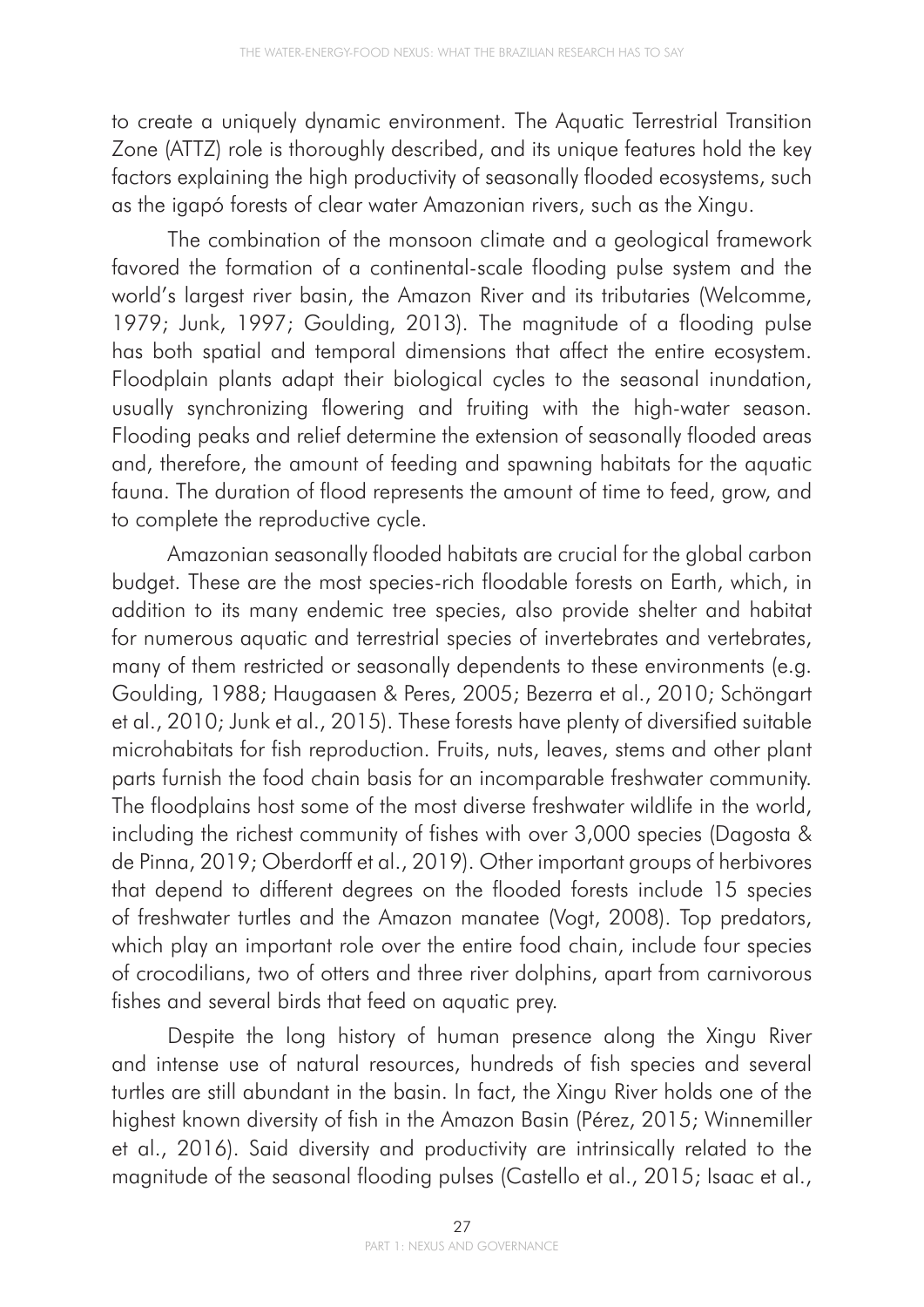2016; Pinaya et al., 2016; Bayley et al., 2018; Castello et al., 2019), which in the past supported a human population that was likely twice the current one (Prestes-Carneiro et al., 2016). Turtles (Podocnemididae), for example, have been widely used by autochthonous human inhabitants of the river floodplains. Their relevance to the local subsistence persists despite a history of often unsustainable exploitation (Freitas et al., 2020). For example, from the early 1700s, the Portuguese colonizers developed a system to produce and export turtle egg-oil, using indigenous labor and knowledge (Bates, 1864) in a wasteful and unsustainable manner that endured for at least 200 years (Pereira, 1954; Smith, 1974). Yet, Podocnemidid river turtles are still abundant all over the basin, including *Podocnemis unifilis* (Alcântara et al., 2013), and *P. expansa,* particularly in the lower Xingu (Carneiro, 2017).

This magnificent aquatic diversity and productivity also favored intense occupation of the floodplains by humans, and the development of cultures adapted to a riverine way of life coupled to the hydrological cycles. Even today, the people living along the margins of major Amazon River tributaries have one of the highest daily fish consumption levels in the world, reaching up to 800g per capita/day (Corrêa et al., 2014). Fishing has adapted to a spatial and temporal mosaic of ecological contexts and opportunities, with gears, techniques and bait being used accordingly. The Xingu River dwellers are not an exception, and their diet is based on fish and manioc (Almeida, 2018; Mesquita, 2020). Since the beginning of the Belo Monte dams' construction, fish consumption is declining in the region, especially at the *Volta Grande* of Xingu (Pezzuti et al., 2018).

## 4. The Amazing Volta Grande of the Xingu River: a turbulent pulsing system

The extensive Amazonian rapids are still poorly known, despite the fact that they hold a unique fauna and flora, many of which adapted to living in fluvial environments with high water velocity, as the rheophilic fishes (Winemiller et al., 2016). The Xingu, and the Volta Grande stretch in particular, is composed of a complex array of braided bedrock channels with several abrupt bends, powerful rapids, and abundant low waterfalls, characterizing the most prominent rheophilic environment in the entire Amazon basin. The Xingu River clear waters associated with these extensive rapids led to the development of the most diverse rheophilic fish fauna of the Amazon (Perez, 2015), with at least 45 species exclusively inhabiting the Xingu rapids. This condition also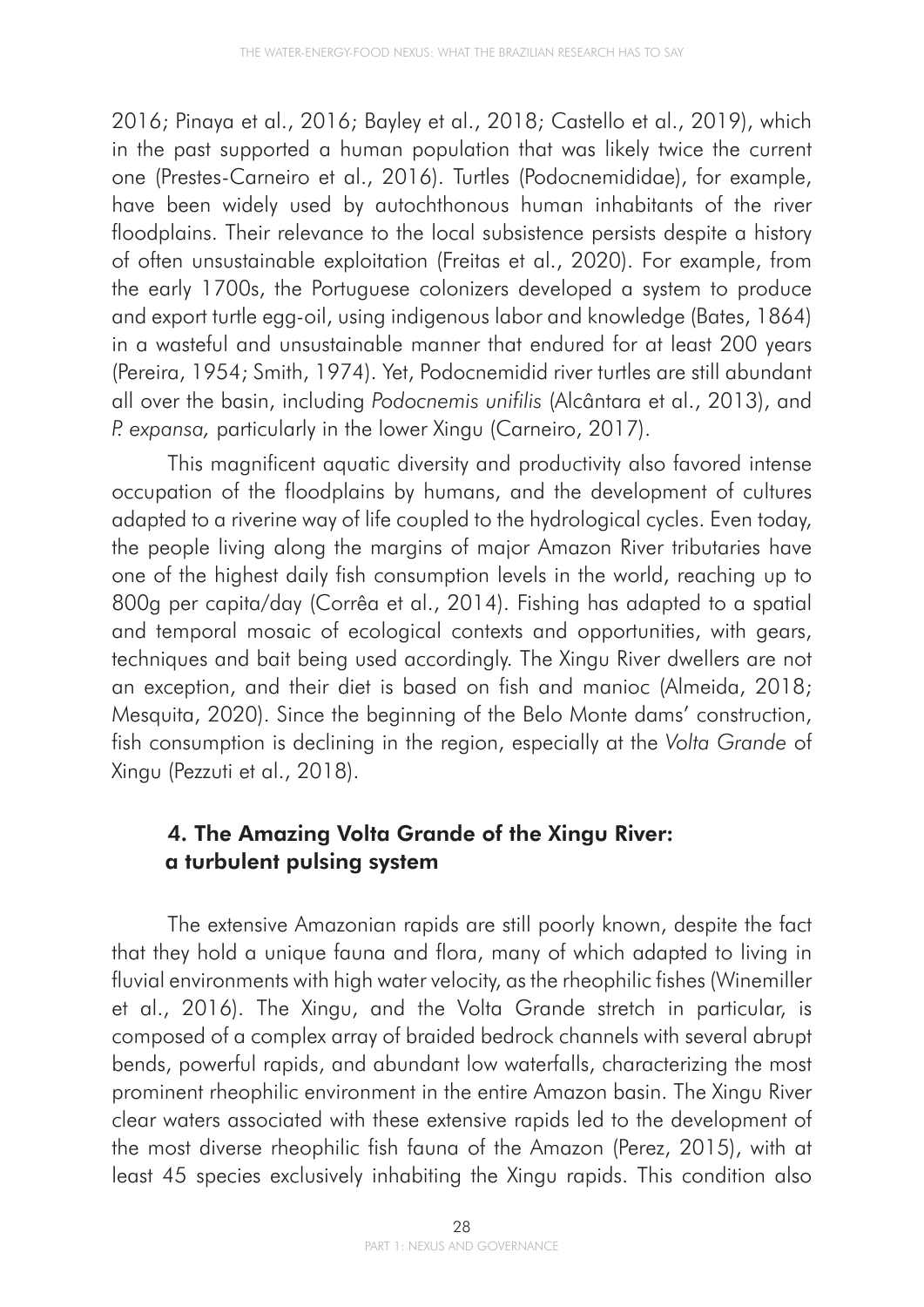characterizes a highly productive system during the low-water season, and it is responsible for the development of the unique aquatic flora and fauna.

### 5. Belo Monte's threats to the seasonally flooded ecosystems of the Xingu River

Amazonian large-river wetlands cover an area of 750.000 km2 and are classified by varying sediment and nutrient loads of river waters, which are traced to the geology of their catchments (Junk et al., 2011). While most of the sediment- and nutrient-rich white-water rivers drain the Andes highlands and foothills, black- and clear-water rivers drain terrains of the Guyana and Central Brazilian Shields with exposed crystalline rocks or that are covered by sandy soils. Their water has a lower content of suspended solids, with reduced concentration of electrolytes, and is acidic. While black-water rivers have a dark, reddish-brown color that derives from the accumulation of dissolved organic compounds from adjacent sandy forest soils, clear-water rivers, such as the Trombetas, Tapajós, Xingu and Araguaia-Tocantins, usually have mostly transparent to greenish waters. Clear-water rivers are most common in the eastern part of the Amazon basin, and their upper and middle courses are characterized by diverse rocky beds dominated by sediment bypassing (Wittmann and Junk, 2016). The Xingu floodplains encompass an area of approximately 37,000 km2, of which about 90% covered by different types of vegetation (Melack & Hess, 2010).

The amplitude between low and high-water levels in the middlelower course of the Xingu amounts to 4-5 m on average, with the highest water levels occurring in March-April and the lowest water levels occurring in September-October (Schwatke et al., 2015). The floodplain forest of the Xingu can be divided into pioneer vegetation mostly composed of open shrub and tree formations established on the rocky islets, on riverbanks and along sandy bars, whereas stabilized sandy bars form slow-water areas susceptible to the deposition of fine-grained sediments (silt and clay) covered by closedcanopy forests (igapó forest, sensu Prance, 1979). Flood height and duration exert considerable control on tree species composition and diversity because floodplain tree species have developed specific morpho-anatomical (i.e., aboveground root systems, hypertrophied lenticels) or physiological (i.e., leafshedding during the high-water period, often combined with growth reduction or cambial dormancy, timing of reproductive phenology to the high-water period, etc.) adaptations to flooding (i.e., Schöngart et al., 2002; Wittmann et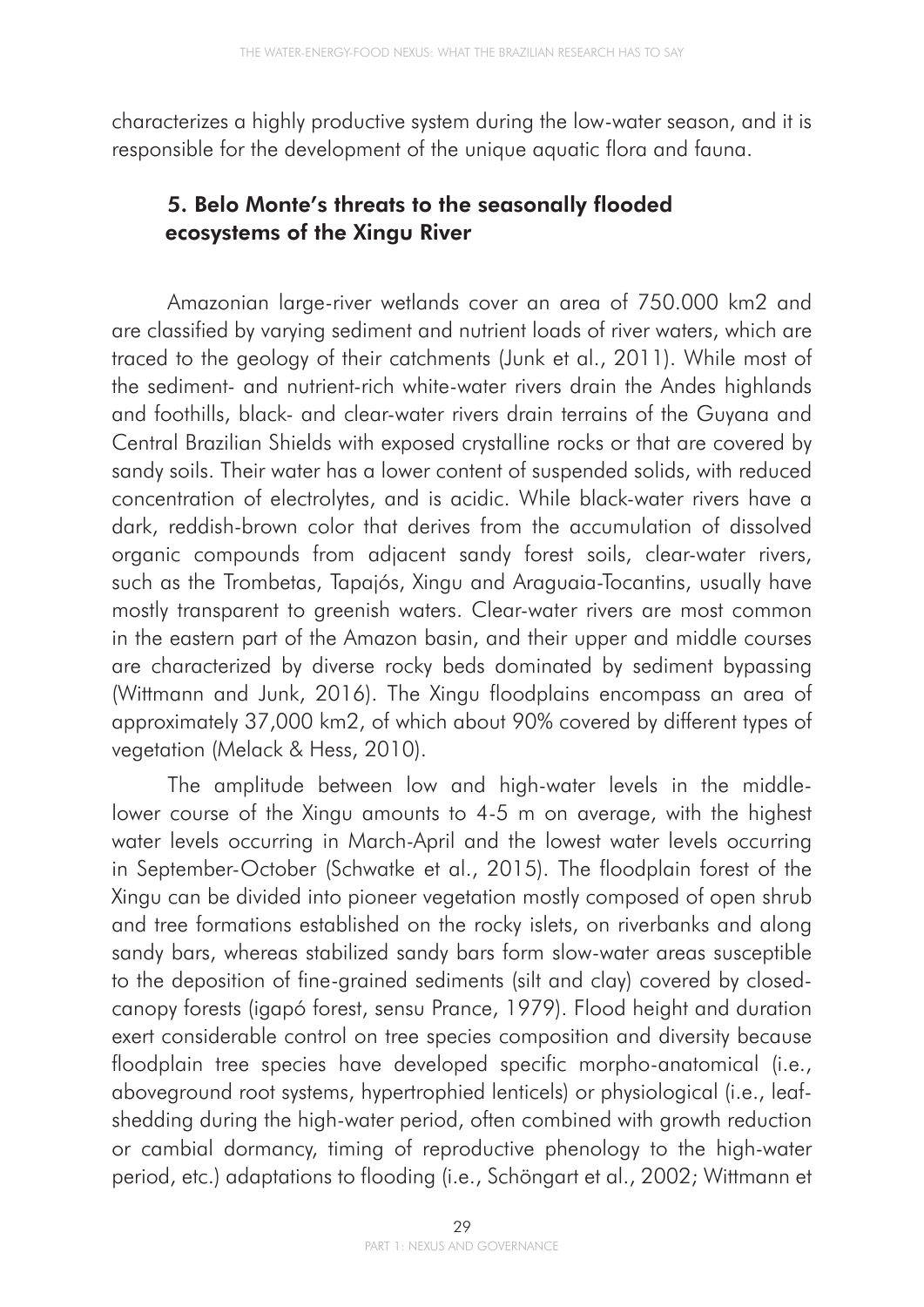#### al., 2016; Householder et al., 2021).

The Belo Monte hydroelectric complex has an unprecedented effect on the igapó flora and fauna. These impacts are caused, mainly, by (1) permanent flooding of igapós upstream of the Pimental dam, (2) significant reduction in stream discharge and water levels in the Volta Grande area, particularly during the high-water season, and (3) flood-pulse changes downstream of the Belo Monte dam.

Although the impacts of altered flood regimes on the Xingu igapó flora are yet to be studied, results from other hydropower dams in the lowland Amazon reported dramatic effects. These include mass mortality of floodtolerant tree species at the higher flood-levels, as well as the replacement of flood-adapted tree species by secondary ones originating from the adjacent terra firme in the upper, less flooded parts of the floodplain (i.e., Assahira et al., 2017; Lobo et al., 2019; Schöngart et al., 2021). These environmental impacts may extend to the river courses over hundreds of kilometers (Resende et al., 2019). In addition, the temporal shift of low- and high-water regimes disturbs reproductive cycles and energy storage of many floodplain tree species, which have adapted to the seasonal predictability of the flood pulse during hundreds of thousands of years. Ultimately, endemic tree species of the Xingu River will be most endangered through extinction at regional scales, with still-unknown consequences for the aquatic and terrestrial food chains, along with the traditional use of floodplain resources by humans (Schöngart et al., 2021). Further impacts, such as the reduction in sediment- and nutrient transport, trophic changes through reduced stream flow and elevated water temperatures, and the loss of hydrological connectivity are certain, although not yet studied.

## 6. The so-called "Consensus Hydrograph", the Belo Monte energy generation and the de-watered Volta Grande of Xingu

The amount of water diverted from Volta Grande defines the Belo Monte's energy generation. The water diversion to the dam occurs according to a monthly hydrograph known as "Consensus Hydrograph" (Leme, 2009), a contentious name given the absence of any local stakeholders other than the entrepreneur, the national electricity company (Eletrobrás) and the National Electric Energy Water Agency (ANEEL) in its elaboration. This hydrograph scheme imposes a severe dewatering of the Volta Grande, limiting the peak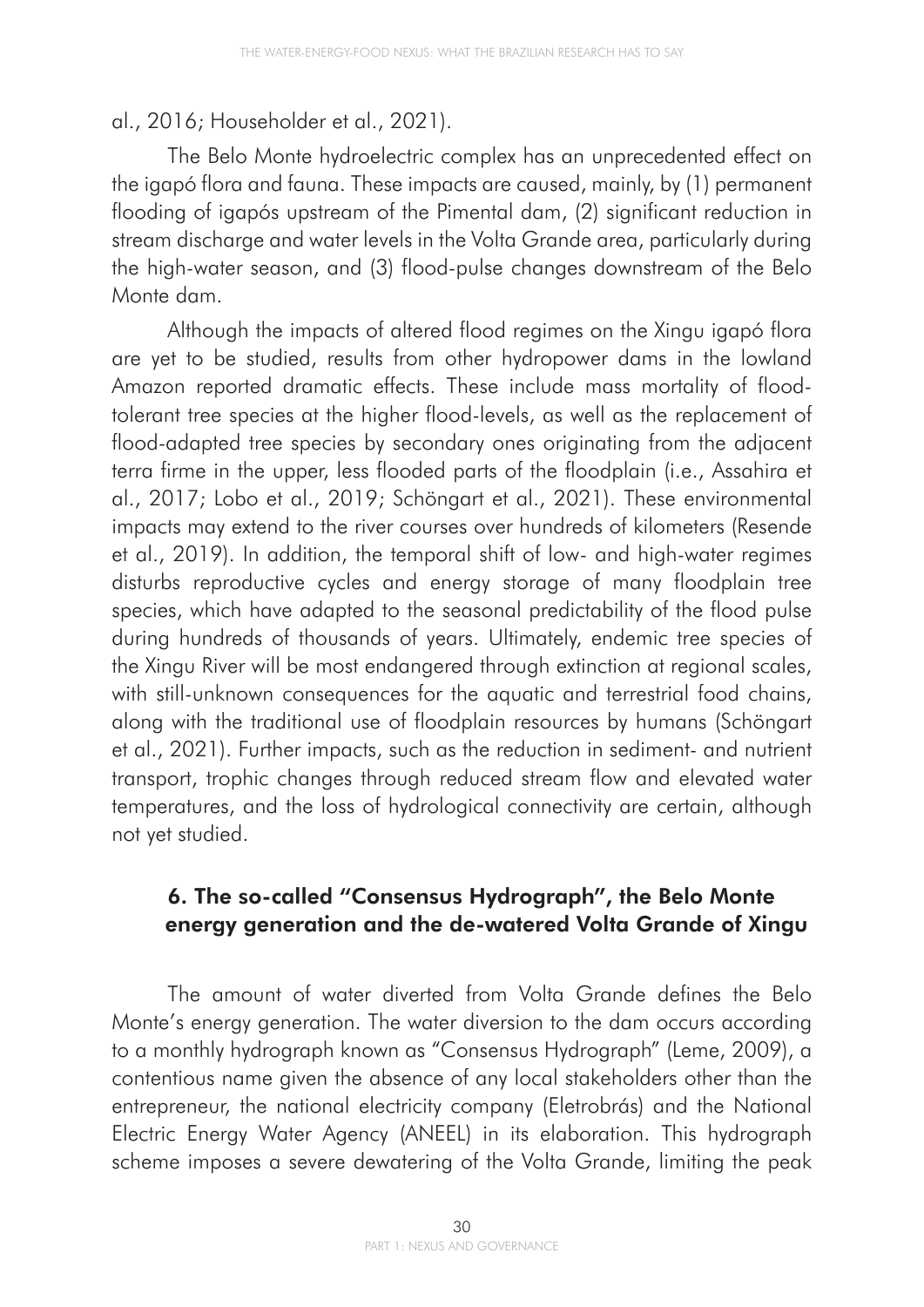wet-season discharge to 4,000 m<sup>3</sup>/s and 8,000 m<sup>3</sup>/s (Hydrograph A and B) in alternate years, respectively, while keeping the dry-season discharge to levels as low as 700 m<sup>3</sup>/s. These represent a diversion of 81.5% and 72.2% of the river's historical peak discharge, respectively.

According to the Brazilian Constitution, the licensing legislation and the EIA, the Belo Monte complex should maintain the biodiversity, the ecosystem services, and the river-dependent livelihoods, including their subsistence practices and food security. Despite the risks that such a change to the local flow would represent, the licensing agency (IBAMA) did not assess its ecological consequences. Yet, the EIA of Belo Monte (Leme, 2009) pointed out that a peak discharge of at least  $15,000$  m<sup>3</sup>/s during the wet season would be necessary to allow an expressive flooding pulse in the Volta Grande and, thus, the maintenance of the seasonal ecological processes, including the access of flooded environments to freshwater wildlife. River turtles, for instance, are able to access the floodplains for feeding only when the discharge reaches a minimum of  $13,000$  m<sup>3</sup>/s. An independent study conducted by the Juruna indigenous community of Miratu village, in partnership with researchers from the Federal University of Pará (UFPA) and the Socioenvironmental Institute (ISA), has shown that fishes would need similar conditions to access floodplains for feeding and spawning (Pezzuti et al., 2018; Zuanon et al., 2021). The same study concluded that the minimum discharge of  $700$  m $\frac{3}{s}$  during part of the dry season would hinder navigation conditions for riverine communities living along the de-watered reach. Despite these facts, the operation of Belo Monte under the "Consensus Hydrograph" was authorized. Eleven years later with Belo Monte hydropower complex working at its full capacity, a complementary study conducted by the operating company (Norte Energia, 2020) confirmed that Hydrographs A and B would prevent the inundation of respectively 35,600 ha (99.6%) and 30,748 ha (86.4%) of the seasonally flooded ecosystems along the Volta Grande. The impacts that had been projected in the official EIA study (Leme, 2009), including decreased fish catchability, altering fishlanding composition, effects on the physiology and growth of fish species, and decreasing fish consumption by indigenous and traditional families living in the area impacted by Belo Monte, have materialized since 2016 (Norte Energia, 2018; Almeida, 2018; Pezzuti et al., 2018; Mesquita, 2020). Fish consumption, for example, has decreasing since 2013 (Lopes et al., submitted). Despite the numerous studies attesting to direct and indirect effects of hydropower dams on aquatic wildlife (Moll, 1997; McAllister et al., 2001; Moll and Moll, 2004; Pérez, 2015), fisheries, regional food security and quality of life (Marmulla, 2001), the official monitoring program (Plano Básico Ambiental, or PBA)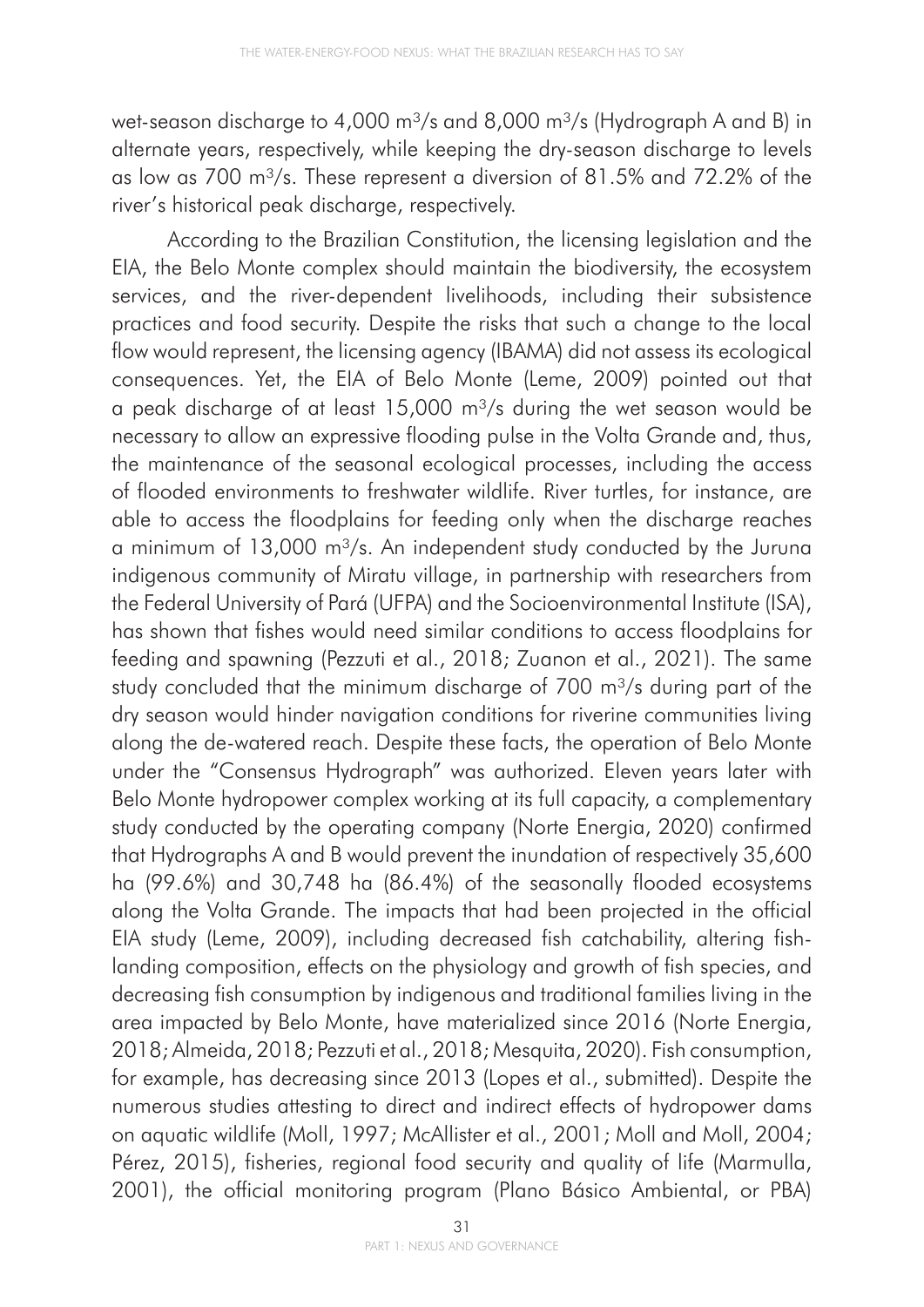claims that the negative effects on the socioecological system in the Volta Grande cannot be a causally linked to the hydrological changes in the Xingu imposed by Belo Monte (Norte Energia, 2018).

The independent monitoring led by the Juruna indigenous people denounces the gravity of the ongoing collapse of the region due to hydrological changes caused by Belo Monte (Pezzuti et al., 2018). In 2016, the first year after the damming of the Xingu River, was also the driest year of the basin since the beginning of discharge monitoring in 1931. In 2016, the peak discharge of the Xingu reached only 10,000  $m^3/s$  due to a severe drought, which is half of the historical average of 20,000  $\text{m}^3\text{/s}$  (Table 1).

| Month                                               | Jan  | Feb   | Mar   | Apr   | May   | Jun  | Jul  | Ago | Sept | Oct  | Nov  | Dec  | Sum   | Reduction*<br>% |
|-----------------------------------------------------|------|-------|-------|-------|-------|------|------|-----|------|------|------|------|-------|-----------------|
| Mean<br>monthly<br>discharge<br>m/s (1931-<br>2008) | 7720 | 12736 | 18139 | 19985 | 15591 | 7065 | 2877 | 563 | 1066 | 1115 | 1870 | 3735 | 93462 |                 |
| Year of<br>2016                                     | 2442 | 6379  | 7798  | 10693 | 6127  | 2732 | 1550 | 890 | 745  | 991  | 1635 | 3726 | 45708 | 51.1            |
| Provisional<br><b>IBAMA</b><br>Hydrograph           | 3100 | 10900 | 14200 | 13400 | 5200  | 1800 | 1300 | 900 | 750  | 760  | 1000 | 1200 | 54510 | 41.7            |
| Consensus<br>Hydrograph<br>A                        | 1100 | 1600  | 2500  | 4000  | 1800  | 1200 | 1000 | 900 | 750  | 700  | 800  | 900  | 17250 | 81.5            |
| Consensus<br>Hydrograph<br>B                        | 1100 | 1600  | 4000  | 8000  | 4000  | 2000 | 1200 | 900 | 750  | 700  | 800  | 900  | 25950 | 72.2            |

Table 1. Historical monthly average discharge of Xingu River at Altamira.

Source. National Waters Agency (ANA, https://www.snirh.gov.br/hidroweb/).

\* Compared to the average annual discharge (1931-2008)

Flooding was minor, even though the river discharge was significantly higher than both Hydrographs A and B. The occurrence of a historical dry year just after river impoundment brought synergistic impacts and provided evidence that ecosystems will be more threatened with the presence of dams under climate change, which is expected to increase the duration and intensity of the dry season in the eastern Amazon (IPCC, 2021). The year of 2016 was nicknamed by the Juruna as the "year of the end of the world", as it marks a dramatic scenario of decrease in the water flow and high mortality of fish and tracajás (Podocnemis unifilis), a culturally important river turtle species.

The Juruna's engagement in carrying out independent monitoring of the impacts of Belo Monte has been a fundamental instrument in the struggle for the rights of the peoples of Volta Grande and a response to the unreliable assessments underestimating impacts that mark the dam's licensing and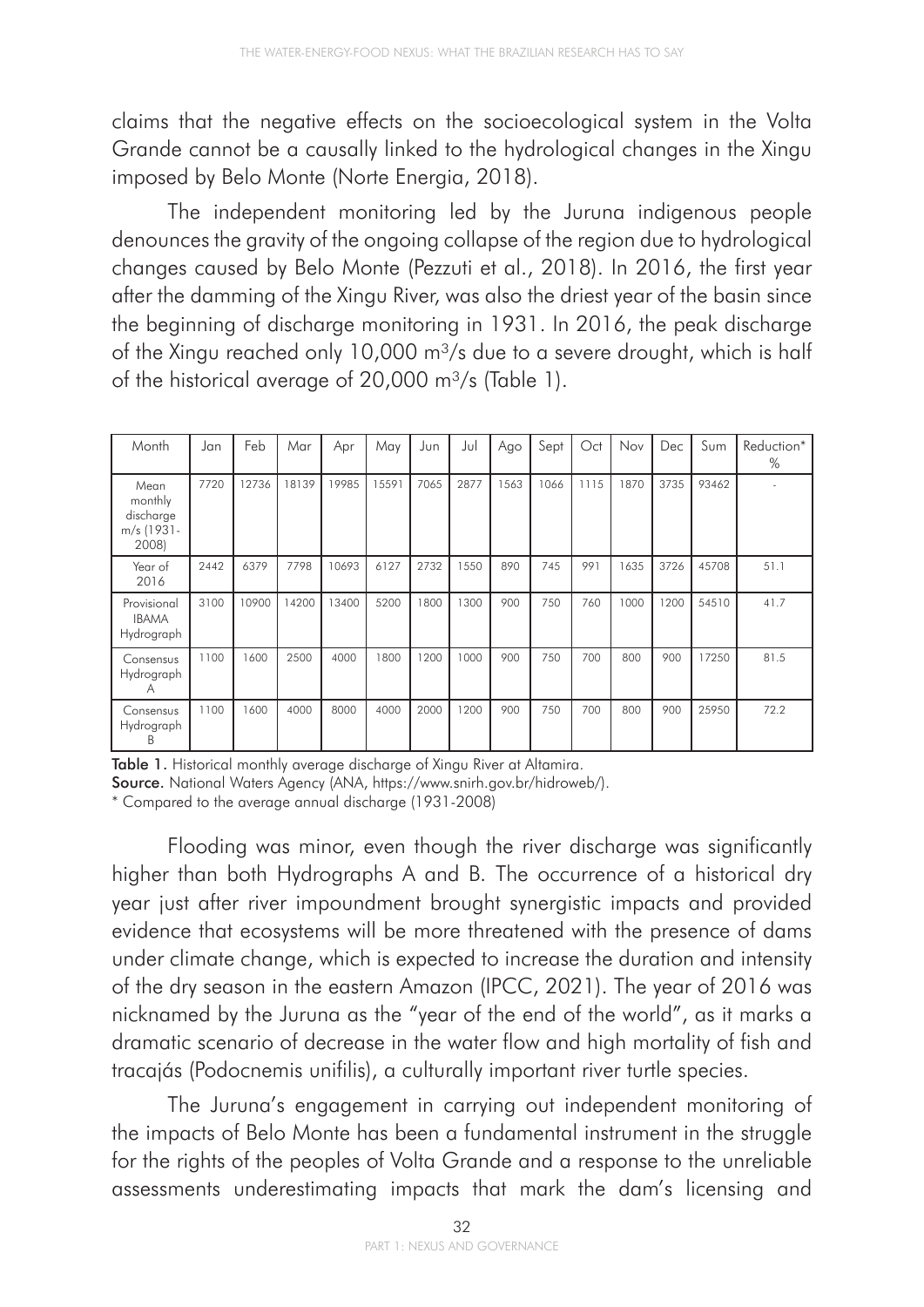operation processes. In the words of Natanael Juruna, "We are not monitoring only our own death nor the death of fish and tracajás. Our monitoring is aimed at defending life in the Volta Grande of the Xingu and at stopping the Consensus Hydrograph" (translated from Portuguese).

The water diverted from the Volta Grande is causing an unprecedented permanent drought condition never before experienced in the region, possibly surpassing the water-discharge variations observed in the last 4,000 years (Bertassoli Jr. et al., 2019). Volta Grande water comes from the central Brazil highlands and depends on the Amazon Rainforest and Cerrado forest covers, not only in the Xingu Basin, but in the whole Amazon to supply moisture for the inland propagation of the South American Summer Monsoon (SASM). Thus, rainfall over the Xingu Basin depends on the presence of the Amazon forest (Stickler et al., 2013; Lovejoy & Nobre, 2013), where less forest means less water for the Xingu. The availability of water in the eastern Amazon, where the Xingu flows, could further decline in the coming decades with climate change (IPCC, 2021). Some studies suggest that climate change could lead a reduction up to 50% in the Xingu's flow in the coming decades (Sorribas et al., 2016). The dam project was made based on the availability of water based on data from previous decades, a period when the Xingu Basin had greater forest cover and when the threat of anthropogenic climate change was still poorly understood. Therefore, the hydroelectric plant is outdated, with its design unsuitable to operate in a sustainable way under current and future hydrological conditions. The current climate change and deforestation scenarios could further intensify the conflict over water imposed by the "Consensus Hydrograph".

Conflicts over the Volta Grande's waters date back to a first attempt to establish a dam in the region, during the Brazilian dictatorship period: a hydropower project known as Kararaô. Despite the highly adverse political moment, Kararaô was halted, while Belo Monte was not, even though the latter has likely faced fierce opposition, at least since 2009, when the claims to have access to the public audiences of the project were denied. The construction was paralyzed several times due to occupation of construction sites and due to judicial decisions, but the building of the dams and the diversion channel and reservoirs soon returned due to powerful political pressures. In November 2020, another year severely affected by drought and amid the COVID-19 pandemic, and five years after the release of the installation license for the Belo Monte hydropower plant, indigenous and riverine peoples in Volta Grande, for the second time, occupied and paralyzed the BR-230 Highway (Transamazônica) for five days. Once again, they denounced the serious impacts of the Belo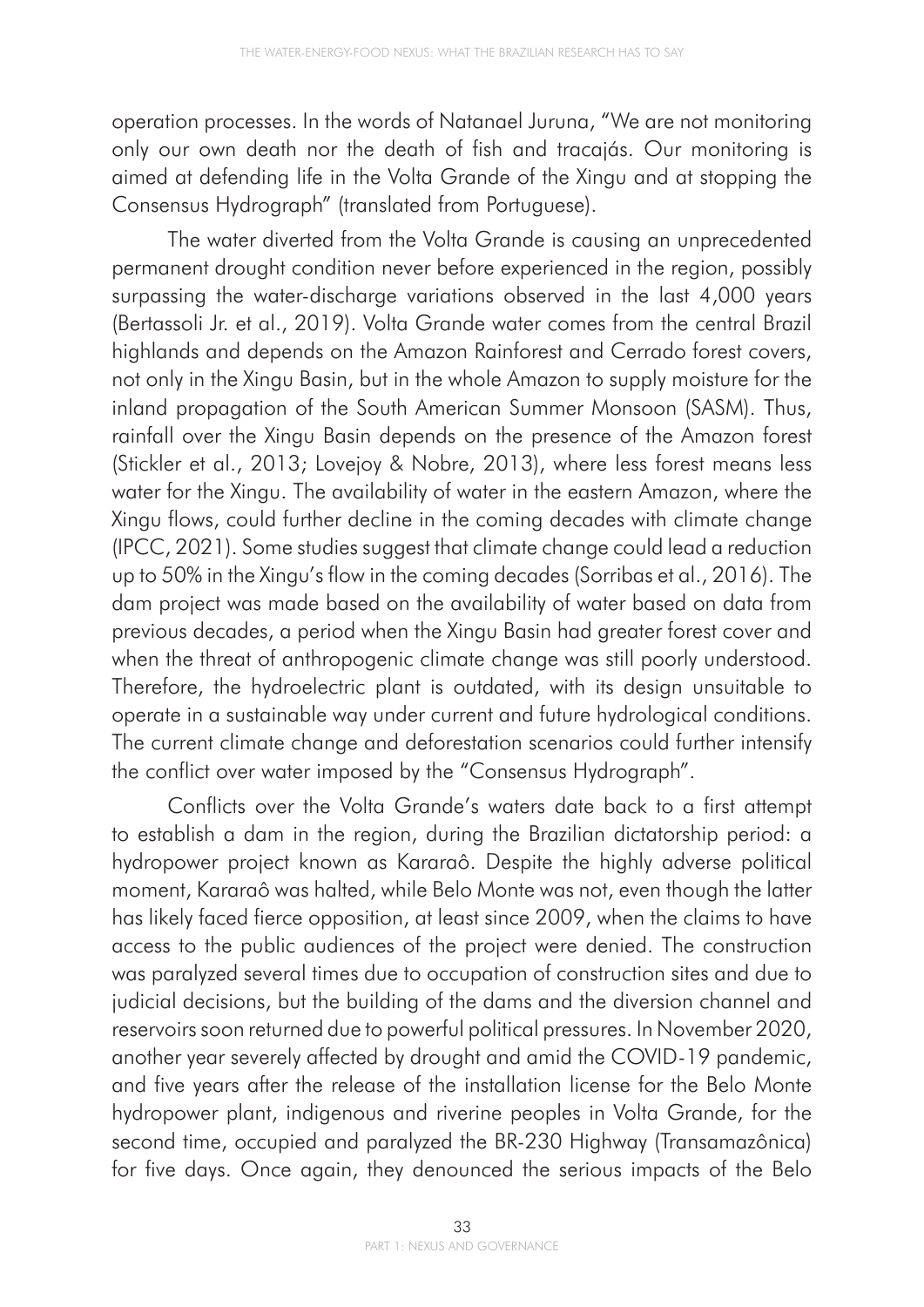Monte water diversion, as manifested in their occupation letter, "We are here with our lives to defend Xingu's life. Belo Monte wants to kill us slowly, as it is doing with the Xingu, with plants, animals, fish. But let's not die without screaming. We are here showing our cry for water and life. Stop killing us! Stop stealing the waters of the Xingu!" (Translated from Portuguese).

The Belo Monte hydropower engineering modus operandi has continued to feed the conflict over the Xingu's water. Despite an installed capacity of 11,233 MW, the natural variation in the river flow only guarantees the effective average capacity of 4,571 MW (Leme, 2009) and only at the social and ecological expenses of the Consensus Hydrograph. As of today, after rounds of political and judicial battles, IBAMA has made a controversial agreement with Norte Energia and authorized the operation of Hydrograph B in February 2021. On June 16th, attending a petition from the Public Ministry, a Judge suspended the operation and demanded the adoption of the Provisional Hydrograph suggested by the technical Board of IBAMA, but the demand was ignored by the President of the institution. Norte Energia's reply came through an indirect attempt to terrorize society, by using the media to argue that the non-adoption of the Consensus Hydrograph would represent an average energy generation capacity loss of 1,800 MW in 2022. According to them, this loss would imply an additional cost of 3.5 billion Brazilian Reais (around US\$ 700 millions) for the Integrated National System (Sistema Integrado Nacional, or SIN), which has an overdependence on hydropower.

In addition to the social and ecological impacts in the Xingu, recent studies have shown that the Belo Monte hydropower plant emits a significant amount of greenhouse gasses (GHG). Despite its run-of-the-river design, the Belo Monte hosts large reservoirs that inundated dry lands and favored conditions for emissions of carbon dioxide (CO2), and especially methane (CH4), which are generated from flooded vegetation and soils. The Belo Monte reservoirs emitted from 15 to 55 kg CO2eq MWh−1 during the first two years of operation, increasing three times the GHG emissions in the area compared to pre-impoundment emissions (Bertassoli Jr. et al., 2021). Projecting future GHG emissions from Belo Monte is a complex issue because they will depend on both future water availability (which has a nexus with global climate change and Amazon deforestation) and the hydrograph used for energy generation.

Finally, it is important to note as well that a nexus approach is, perhaps, insufficient for assessing the full impacts on the socioecological system. Wider system pressures are also important because dam construction is linked to other large infrastructure enterprises. For example, the Volta Grande is also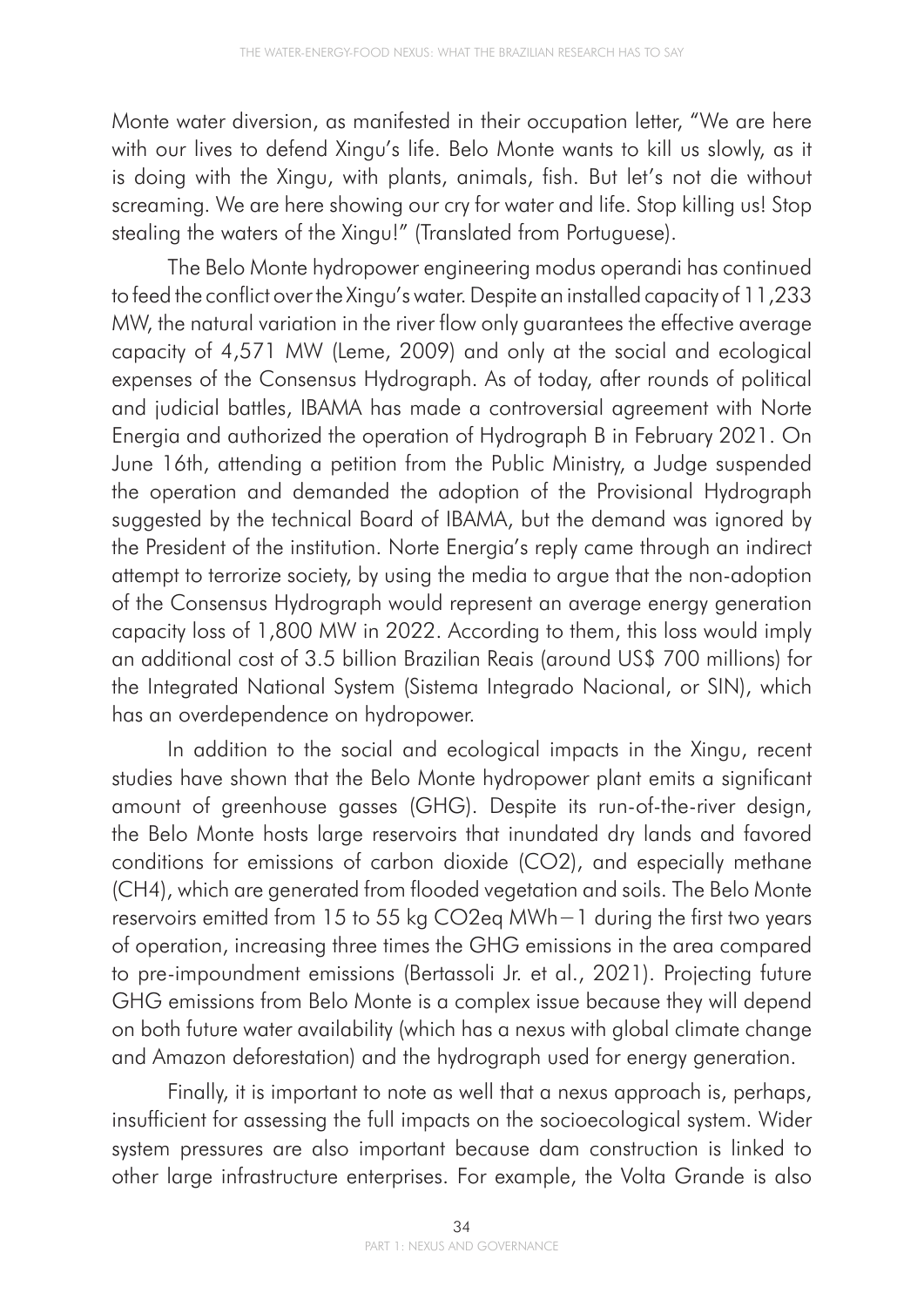threatened by another major project: a mining installation by the Canadian company Belo Sun Mining Ltda. The Volta Grande mining project aims to become the largest open-pit gold mine in the country. Less than 50 km from the main dam of the Belo Monte hydropower plant and 9.5 km from the Paquiçamba Indigenous Land (IL), the project envisages the use of cyanide in the management of ore minerals - an extremely toxic substance for both aquatic and terrestrial ecosystems - and the project's environmental studies predict that the risk of mining dam failure would be high.

### 7. Conclusions

This chapter has shown how the damming of the Xingu River to build the Belo Monte hydropower plant has severe detrimental impacts for marginalized societal groups across all aspects of the water-energy-food nexus. Those people who are most dependent on natural resources and maintenance of the river flooding pulse for their survival have strongly resisted this development, yet their voices remain unheard. Given projected climate change, increasing deforestation, significant GHG emissions and increased frequency of severe droughts, the energy production from the Belo Monte hydropower plant is called into question, raising issues about its feasibility to deliver what was intended in terms of stable output of clean renewable energy. The Belo Sun environmental impact assessment fully ignores both the impacts of Belo Monte in the region and the detrimental combined effects that these two large projects will likely have on the local socioecological system. This example demonstrates that, while the water-energy-food nexus offers a useful conceptual start in understanding interlinkages across sectors that span the social and ecological parts of the system, an explicit focus on governance remains vital to capturing the interplay among multiple interventions on the whole system. Stringer et al. (2018) argue that consideration of a second nexus, a policy-institutions-knowledge nexus, is central to improved governance, so that detrimental ecological impacts can be reduced and more equitable outcomes achieved for all. In the context of sustainable development and making progress towards the United Nations Sustainable Development Goals (SDGs), if Brazil is to advance and ensure that Agenda 2030's vision that "no one gets left behind" is considered, then far-reaching changes are needed in terms of the governance systems that underpin decision making about large infrastructure developments in order to more comprehensively assess and mitigate their adverse socioecological outcomes.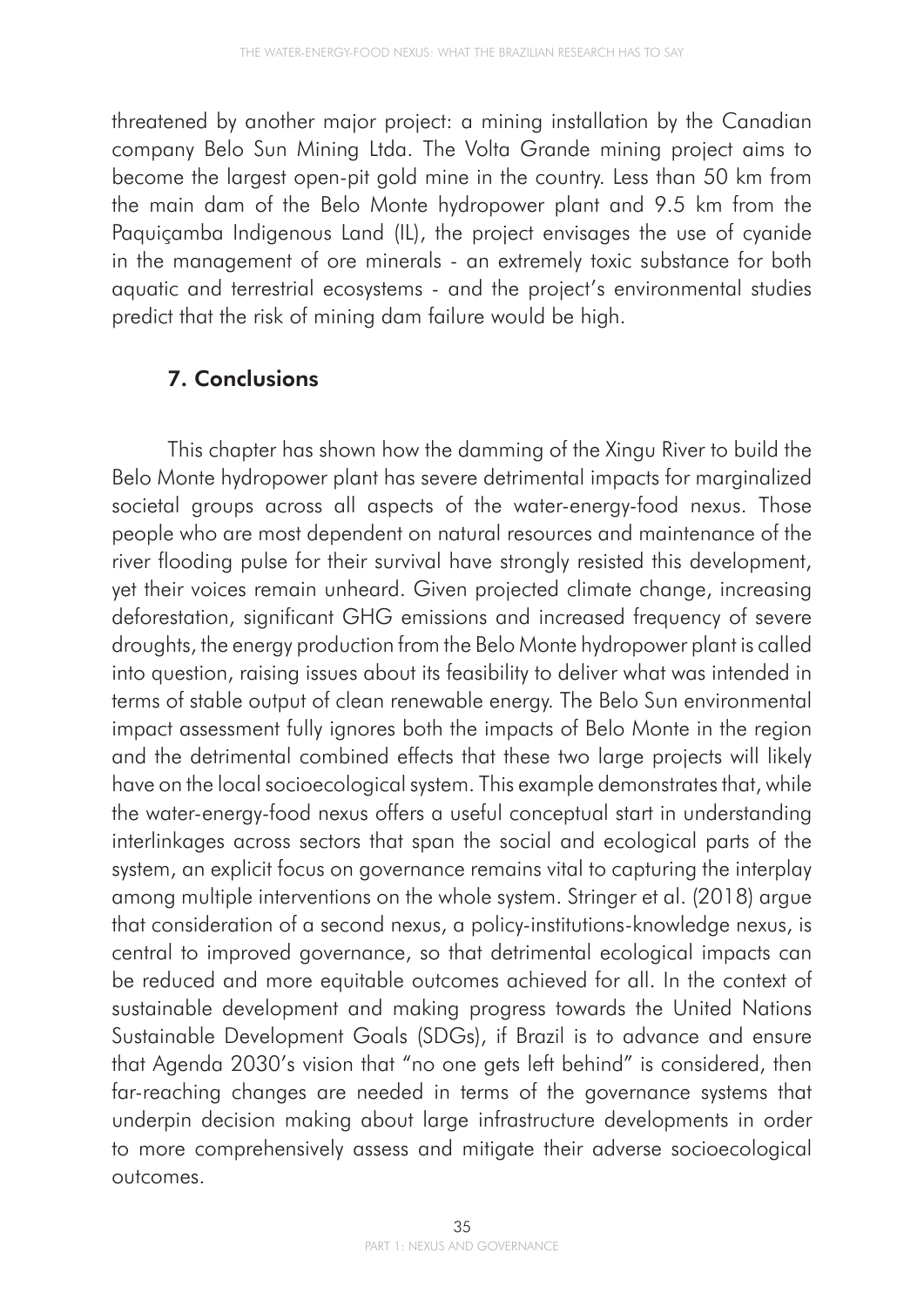### Acknowledgments

We are thankful to the Socioenvironmental Institute (Instituto Socioambiental - ISA) and the Yudja from Miratu Village, Paquiçamba Indigenous Land. Their initiative and persistence were essential for the formation of the authors' collaborative network. We also thank the anonymous reviewers for the careful reading and suggestions on the previous draft of the text.

#### References

Adams, C., Murrieta, R.S.S., Neves, W. & Harris, M. (2008). Amazon peasant societies in a changing environment. New York: Springer.

Adams, C., Pereira, T.D.S., Zuanon, J.A.S., Sawakuchi, A.O., Carneiro, C.C., Rodrigues, R.R., Cunha, J.M.F.L.D., Francesco, A.A.D. & Salm, R.A. (2017). Situação ambiental no trecho do rio Xingu afetado pela UHE Belo Monte a montante da barragem Pimental. A Expulsão de ribeirinhos em Belo Monte: relatório da SBPC.

Alcântara, A.S., Félix-Silva, D. & Pezzuti, J.C.B. (2013). Effects of the hydrological cycle and proximity of human settlements on the abundance, density, and population structure of the yellowspotted river turtle, Podocnemis unifilis Troschel 1848 (Testudines: Podocnemididae) on the Xingu River in Brazil. Chelonian Conservation and Biology, 12(1):134-142.

Almeida, M.C. (2018). Pesca, consumo de proteínas e economia no Rio Xingu, Amazônia Brasileira. Tese de Doutorado, PPGEAP/UFPA, Belém, 156p.

Assahira C., Piedade, M.T.F., Trumbore, S.E., Wittmann, F., Cintra, B.B.L., Batista, E.S., Resende, A.F. de & Schöngart, J. (2017). Tree mortality of a flood-adapted species in response of hydrographic changes caused by an Amazonian river dam. Forest Ecology and Management 396: 113-123.

Bates, H.W. (1864). The naturalist on the river Amazon. London, Murray, 395 pp.

Bayley, P.B., Castello, L., Batista, V.S. & Fabré, N.N. (2018). Response of Prochilodus nigricans to flood pulse variation in the central Amazon. Royal Society Open Science, 5(6), p.172232

Bazilian, M. et al. (2011). Considering the energy, water and food nexus: Towards an integrated modelling approach. Energy Policy, 39(12), 7896–7906. https://doi.org/10.1016/j. enpol.2011.09.039

Bertassoli Jr., D.J., Sawakuchi, A.O., Araújo, K.R., Camargo, M.G.P., Alem, V.A.T., Pereira, T.S., Krusche, A.V., Bastviken, D., Richey, J.E., & Sawakuchi, A.O. (2021). How green can Amazon hydropower be? Net carbon emission from the largest hydropower plant in Amazonia. Science Advances 7, eabe 1470.

Bertassoli Jr., D.J., Sawakuchi, A.O., Chiessi, C.M., Schefuß, E., Hartmann, G.A., Häggi, C., Cruz, F.W., Zabel, M., McGlue, M.M., Santos, R.A. & Pupim, F.N. (2019). Spatiotemporal variations of riverine discharge within the Amazon Basin during the late Holocene coincide with extratropical temperature anomalies. Geophysical Research Letters, 46(15), pp.9013-9022.

Bezerra BM, Souto AS, & Jones G (2010). Responses of golden-baked uakaris, Cacajao melanocephalus, to call playback: implications for surveys in the flooded igapó forest. Primates 51:327-336.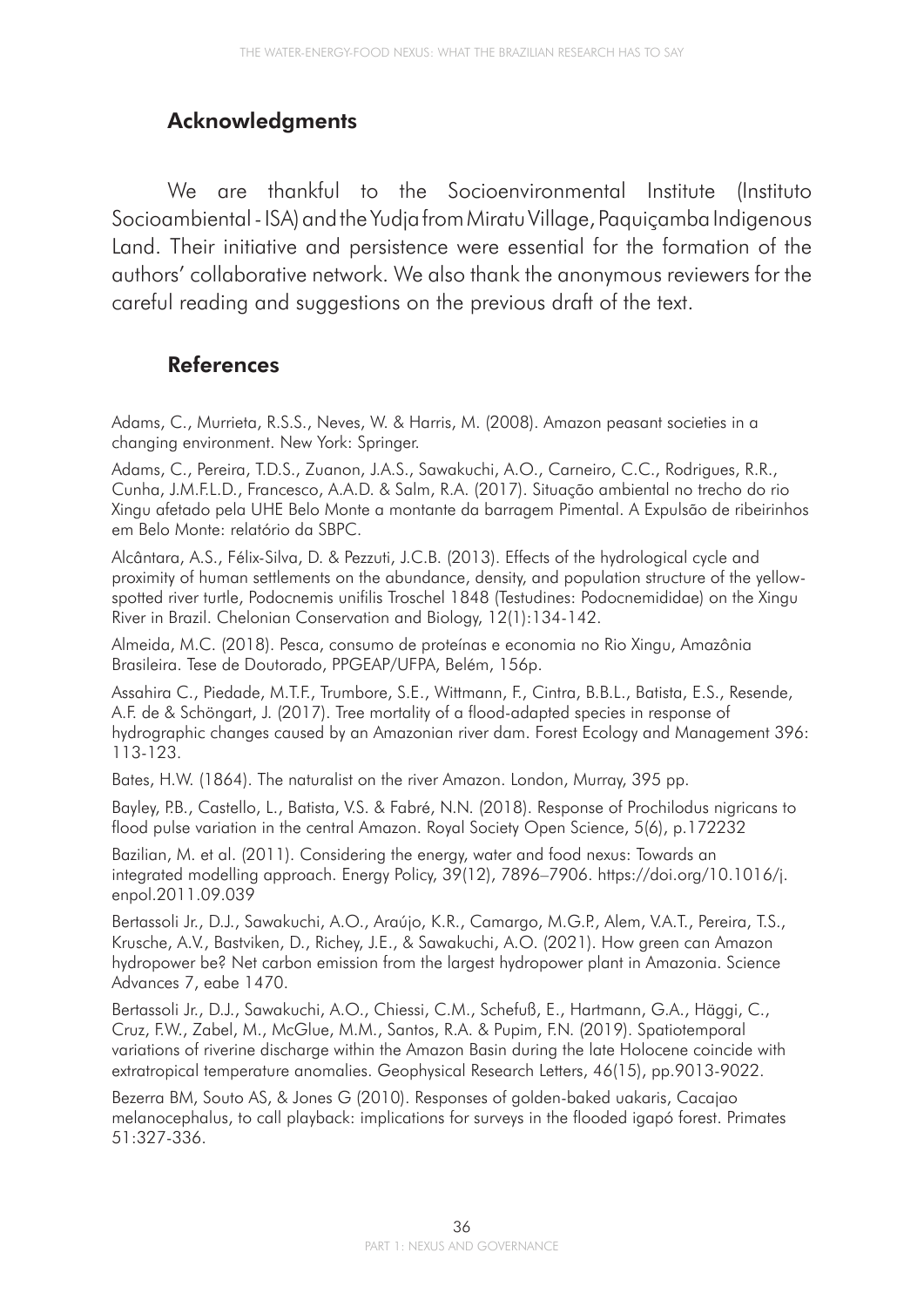Carneiro, C.C. (2017). Ecologia e conservação de Podocnemis expansa (Testudines, Podocnemididae) no baixo rio Xingu, Pará, Brasil. Tese de Doutorado, Universidade Federal do Pará, Belém, PA. 93p.

Castello, L., Bayley, P.B., Fabré, N.N. & Batista, V.S. (2019). Flooding effects on abundance of an exploited, long-lived fish population in river-floodplains of the Amazon. Reviews in Fish Biology and Fisheries, 29(2), pp.487-500.

Castello, L., Isaac, V.J. & Thapa, R. (2015). Flood pulse effects on multispecies fishery yields in the Lower Amazon. Royal Society Open Science, 2(11), p.150299.

Corrêa, M.A.A., Kahn, J.R. & de Carvalho Freitas, C.E. (2014). Perverse incentives in fishery management: The case of the defeso in the Brazilian Amazon. Ecological Economics, 106, pp.186-194.

Dagosta, F. C. P. & de Pinna, M. (2019). The fishes of the Amazon: Distribution and Biogeographical patterns, with a comprehensive list of species. Bulletin of The American Museum of Natural History 431: 163 pp.

Francesco, A.A., Magalhães, S. & Cunha, M.D. (2017). História de ocupação do beiradão no Médio rio Xingu. A expulsão de ribeirinhos em Belo Monte, Relatório da Sociedade Brasileira para o Progresso da Ciência (SBPC).

Freitas, C.T., Lopes, P.F.M., Campos-Silva, J.V., Noble, M.N., Dyball, R. & Peres, C.A. (2020). Co-management of culturally important species: a tool to promote biodiversity conservation and human well-being. People and Nature 2(1): 61-81.

Goulding, M. (2013). Man and fisheries on an Amazon frontier (Vol. 4). Springer Science & Business Media.

Goulding, M., Carvalho, M.L., & Ferreira, M.G. (1988). Rio Negro: rich life in poor water. The Netherlands: SPB Academic Publ. bv.

Grenade, R., House-Peters, L., Scott, C. A., Thapa, B., Mills-Novoa, M., Gerlak, A., & Verbist, K. (2016). The nexus: Reconsidering environmental security and adaptive capacity. Current Opinion in Environmental Sustainability, 21, 15–21.

Haugaasen, T., & Peres, C.A. (2005). Primate assemblage structure in Amazonian flooded and unflooded forest. American Journal of Primatology. 67:243-258.

Householder, J.E. et al. (2021). Modeling the Ecological Responses of Tree Species to the Flood Pulse of the Amazon Negro River Floodplains. Frontiers in Ecology and Evolution, 9, p.195.

IPCC (2021) Climate Change 2021: The Physical Science Basis. Contribution of Working Group I to the Sixth Assessment Report of the Intergovernmental Panel on Climate Change [Masson-Delmotte, V., P. Zhai, A. Pirani, S. L. Connors, C. Péan, S. Berger, N. Caud, Y. Chen, L. Goldfarb, M. I. Gomis, M. Huang, K. Leitzell, E. Lonnoy, J. B. R. Matthews, T. K. Maycock, T. Waterfield, O. Yelekçi, R. Yu and B. Zhou (eds.)]. Cambridge University Press. In Press.

Isaac, V.J., Castello, L., Santos, P.R.B., & Ruffino, M.L. (2016). Seasonal and interannual dynamics of river-floodplain multispecies fisheries in relation to flood pulses in the Lower Amazon. Fisheries Research, 183, 352-359.

Junk, W.J. (1997). General aspects of floodplain ecology with special reference to Amazonian floodplains. In: Junk WJ (ed), The central-Amazonian floodplain: ecology of a pulsing system, pp 3–20. Springer-Verlag, New York.

Junk, W.J., Bailey, P.B., & Sparks, R.E. (1989). The flood pulse concept in river floodplain systems. P. 110-127 in (D.P. Dodge, Ed.). Proceedings of the International Large River Symposium. Can. Spec. Publ. Fish. Aquat. Sci., 106.

Junk, W.J., Piedade, M.T.F., Schöngart, J., Cohn-Haft, M., Adeney, J.M., & Wittmann, F. (2011). A classification of major naturally-occurring Amazonian lowland wetlands. Wetlands 31: 623-640.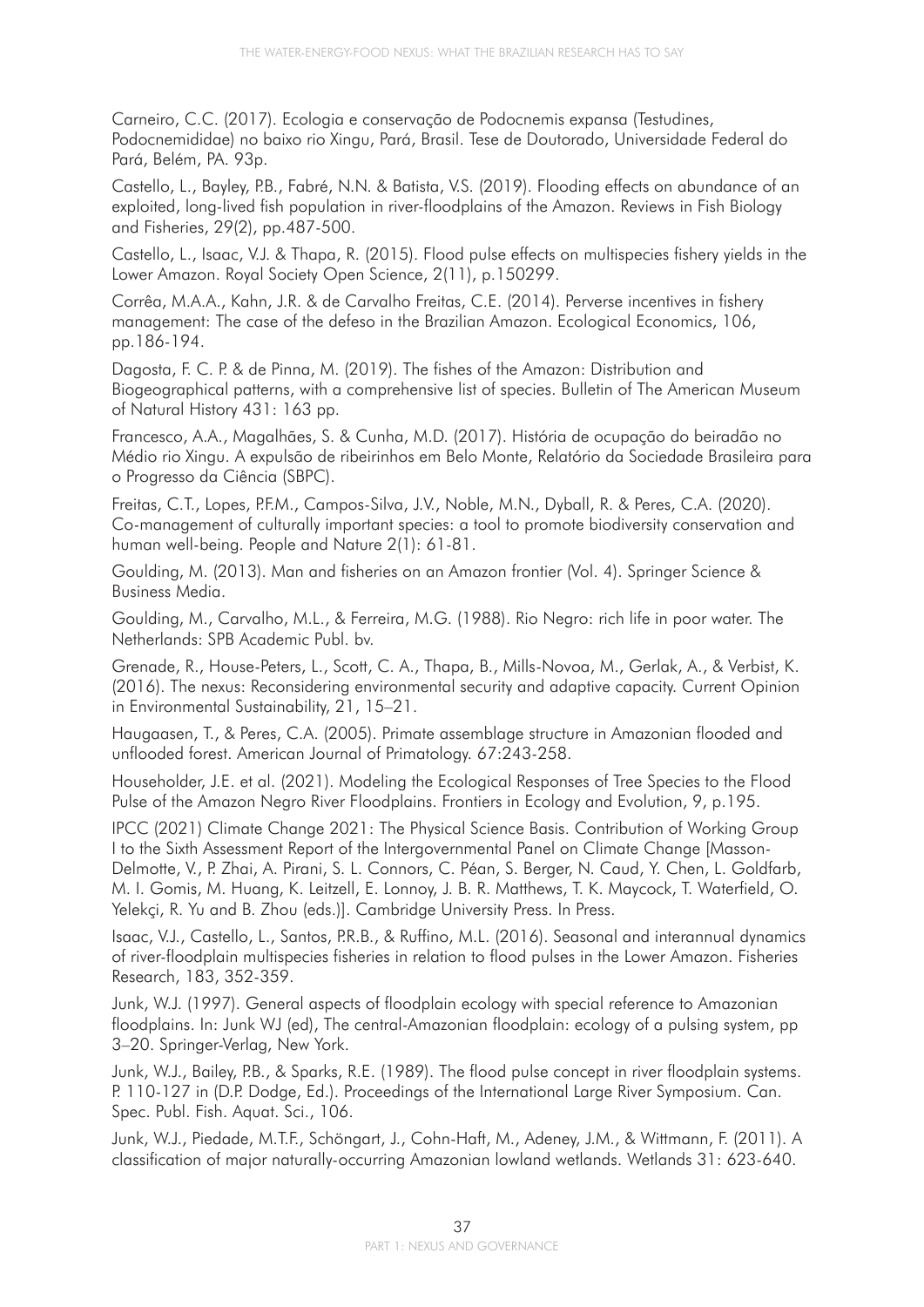Junk, W.J., Wittmann, F., Schöngart, J., & Piedade, M.T.F. (2015). A classification of the major habitats of Amazonian black-water river floodplains and a comparison with their white-water counterparts. Wetlands Ecology and Management 23: 677-693.

Keskinen, M., Guillaume, J.H., Kattelus, M., Porkka, M., Räsänen, T.A. & Varis, O. (2016). The water-energy-food nexus and the transboundary context: insights from large Asian rivers. Water, 8(5), p.193.

Leme. (2009). Estudo de Impacto Ambiental do Projeto AHE Belo Monte. LEME Engenharia Ltda/ Letrobrás/Camargo Corrêa/Andrade Gutierrez/Odebrecht. Available at: http://licenciamento. ibama.gov.br/Hidreletricas/Belo%20Monte%20-%2002001.001848\_2006-75/EIA/ (Accessed 12 February 2022).

Lobo, G.S., Wittmann, F., & Piedade, M.T.F. (2019). Response of black-water floodplain (igapó) forests to flood pulse regulation in a dammed Amazonian river. Forest Ecology and Management 434:110-118.

Lopes, P.F.M., Silva, M.R.O., Carneiro, C.C., Pezzuti, J.C.B., Begossi, A., & Pennino, M.G. Large hydroelectric dams: a grim future for the food security of vulnerable Amazonian populations. Submitted to Environmental Management (Jan/2021).

Lovejoy, T.E. & Nobre, C. (2018). Amazon tipping point. Science Advances 4(2), eaat2340. DOI: 10.1126/sciadv.aat2340.

Marengo, J. A. (2004). Interdecadal variability and trends of rainfall across the Amazon basin. Theoretical and Applied Climatology 78(1–3), 79–96.

Marmulla, G. (Ed.). (2001). Dams, fish and fisheries: opportunities, challenges and conflict resolution (No. 419). Food & Agriculture Org.

McAllister, D.E., Craig, J.C., Davidson, N., Delany, S., & Seddon, D. (2001). Biodiversity impacts of large dams. Background Paper 1, IUCN/UNEP/WCD, 63p.

Melack J.M. & Hess L.L. (2010). Remote sensing of the distribution and extent of wetlands in the Amazon basin. In: Junk WJ, Piedade MTF, Wittmann F, Schöngart J, Parolin P, editors. Amazonian Floodplain Forest: Ecophysiology, Biodiversity and Sustainable Management. Berlin-Heidelberg-New York: Springer; p.27-42.

Mercure, J.F., Paim, M.A., Bocquillon, P., Lindner, S., Salas, P., Martinelli, P., Berchin, I.I., de Andrade Guerra, J.B.S.O., Derani, C., de Albuquerque Junior, C.L. & Ribeiro, J.M.P. (2019). System complexity and policy integration challenges: the Brazilian Energy-Water-Food Nexus. Renewable and Sustainable Energy Reviews, 105, pp.230-243.

Mesquita, E.M.C. (2020). Entre questões políticas e socioambientais: os efeitos da construção da UHE Belo Monte sobre comunidades indígenas da Volta Grande do rio Xingu, Pará, Brasil. Tese de Doutorado, PPGEAP/UFPA, Belém.

Moll, D. & Moll, E.O. (2004). The ecology, exploitation and conservation of river turtles. Oxford University Press, New York, 393p.

Moll, E.O. (1997). Effects of habitat alteration on river turtles of tropical Asia with emphasis on sand mining and dams, p37-41. In: Abbema, J.V. (ed.) Proceedings: Conservation, Restoration and Management of Tortoises and Turtles – an International Conference. 11-16 July 1993. State University of New York, New York, 494p.

Norte Energia. (2018). 11° Relatório Consolidado do Programa de Incentivo à Pesca Sustentável. Norte Energia, Altamira, 137p.

Norte Energia. (2020). 2º Relatório técnico dos estudos complementares do trecho de vazão reduzida da UHE Belo Monte –Modelagem hidrodinâmica bidimensional. Altamira, 160p.

Oberdorff, T. et al. (2019). Unexpected fish diversity gradients in the Amazon basin. Science Advances 5, eaav8681.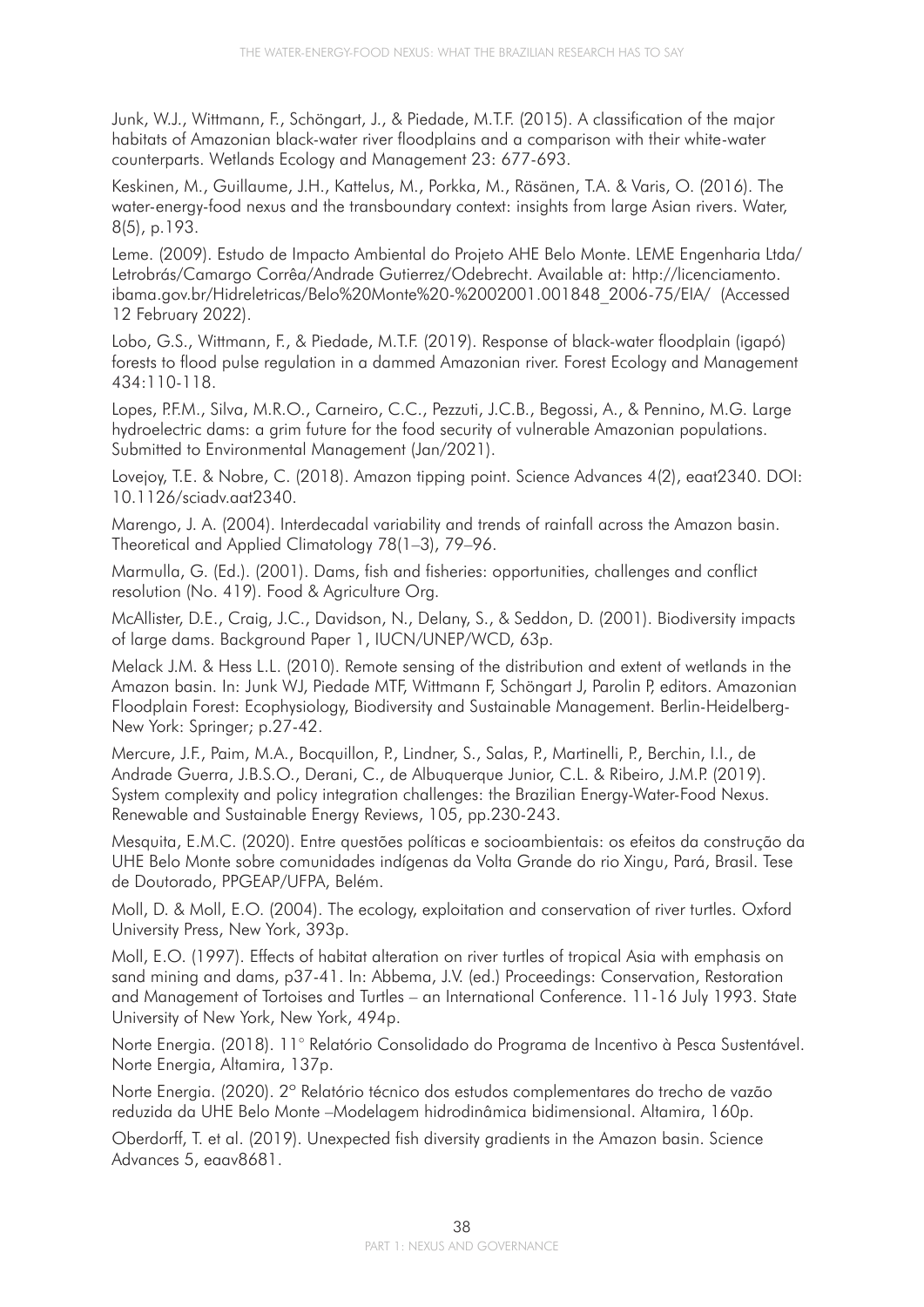Pereira, N. (1954). A tartaruga verdadeira do Amazonas. Ministério da Agricultura – Divisão de Caça e Pesca, Reedição, Rio de Janeiro (RJ), 17p.

Perez, M.S. (2015). Where the Xingu bends and will soon break. American Scientist, 103(6), pp.395-403.

Pezzuti, J.C.B. & Carneiro, C.C. (2015). Monitoramento dos recursos pesqueiros na aldeia Muratu, Terra Indígena Paquiçamba, Pará. In: Francesco, A., & Carneiro, C. (Org.). Atlas dos Impactos da UHE Belo Monte sobre a Pesca. 1ed., São Paulo: Instituto Socioambiental, 2015, v. 1, p. 50-58.

Pezzuti, J.C.B., Carneiro, C.C., Garzón, B.R., & Mantovanelli, T. (2018). Xingu, o rio que pulsa em nós: monitoramento independente para registro de impactos da UHE Belo Monte no território e no modo de vida do povo Juruna (Yudjá) da Volta Grande do Xingu. Altamira, ISA-Instituto Socioambiental, 52p.

Pinaya, W.H.D. et al. (2016). Multispecies fisheries in the lower Amazon River and its relationship with the regional and global climate variability. PLoS One 11, no. 6 (2016): e0157050.

Prance, G.T. (1979). Notes on the vegetation of Amazonia III. The terminology of Amazonian forest types subject to inundation. Brittonia 3:26-38.

Prestes-Carneiro, G., Béarez, P., Bailon, S., Py-Daniel, A.R. & Neves, E.G. (2016). Subsistence fishery at Hatahara (750–1230 CE), a pre-Columbian central Amazonian village. Journal of Archaeological Science: Reports, 8, pp.454-462.

Resende, A.F., Schöngart, J., Streher, A.S., Ferreira-Ferreira, J., Piedade, M.T.F., & Silva, T.S.F. (2019). Massive tree mortality from flood-pulse disturbances in Amazonian floodplain forests: the collateral effects of hydropower production. Science of the Total Environment, 659, 587-598.

Schöngart, J. (2021). The shadow of the Balbina dam: a synthesis of over 35 years of downstream impacts on floodplain forests in Central Amazonia. Aquatic Conservation: Marine and Freshwater Ecosystems 2021, 1-19 (Early View).

Schöngart, J., Piedade, M.T.F., Ludwigshausen, S., Horna, V. & Worbes, M. (2002). Phenology and stem-growth periodicity of tree species in Amazonian floodplain forests. Journal of Tropical Ecology, 18(4), pp.581-597.

Schöngart, J., Wittmann, F. & Worbes, M. (2010). Biomass and Net Primary Production of Central Amazonian Floodplain Forests. In: Junk WJ, Piedade MTF, Wittmann F, Schöngart J, Parolin P (eds.): Amazonian Floodplain forests: Ecophysiology, Biodiversity and Sustainable Management. Ecological Studies 210, Springer Verlag, Heidelberg, Berlin, New York, ISBN 978-90-481-8724- 9, pp. 347-388.

Schwatke, C., Dettmering, D., Bosch, W. & Seitz, F. (2015). DAHITI – an innovative approach for estimating water level time series over inland waters using multi-mission satellite altimetry. Hydrology and Earth System Sciences 19: 4345-4364.

SISNAMA. (1986). Sistema Nacional de Meio Ambiente. Lei 6938. Available at: http://www. planalto.gov.br/ccivil\_03/leis/l6938.htm. (Accessed 7 February 2022).

Smajgl, A., Ward, J., & Pluschke, L. (2016). The water–food–energy nexus—Realizing a new paradigm. Journal of Hydrology, 533, 533–540. https://doi.org/10.1016/j.jhydrol.2015.12.033.

Sorribas, M.V., Paiva, R.C., Melack, J.M., Bravo, J.M., Jones, C., Carvalho, L., Beighley, E., Forsberg, B. & Costa, M.H., (2016). Projections of climate change effects on discharge and inundation in the Amazon basin. Climatic change, 136(3), pp.555-570.

Stickler, C.M., Coe, M.T., Costa, M.H., Nepstad, D.C., McGrath, D.G., Dias, L.C., Rodrigues, H.O. & Soares-Filho, B.S. (2013). Dependence of hydropower energy generation on forests in the Amazon Basin at local and regional scales. Proceedings of the National Academy of Sciences, 110(23), pp.9601-9606.